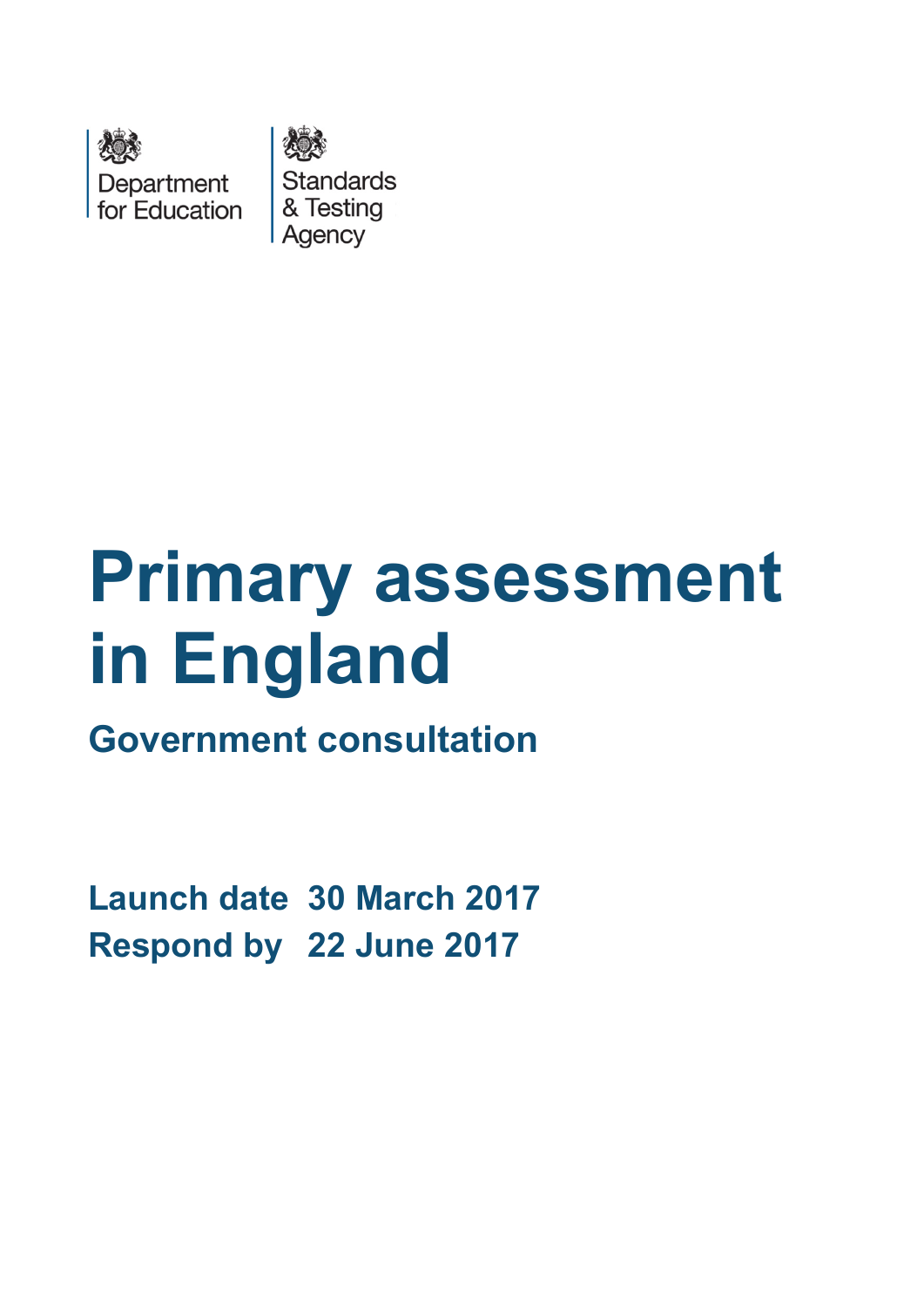# **Contents**

| Ministerial foreword                                                                                                                   | 4              |
|----------------------------------------------------------------------------------------------------------------------------------------|----------------|
| Introduction                                                                                                                           | 6              |
| Who this is for                                                                                                                        | 6              |
| Issue date                                                                                                                             | 6              |
| <b>Deadline</b>                                                                                                                        | 6              |
| <b>Enquiries</b>                                                                                                                       | 7              |
| <b>Additional copies</b>                                                                                                               | $\overline{7}$ |
| The response                                                                                                                           | 7              |
| Respond online                                                                                                                         | 7              |
| Other ways to respond                                                                                                                  | 7              |
| 1. Current system: statutory assessment in key stages 1 and 2                                                                          | 8              |
| Context                                                                                                                                | 8              |
| <b>Principles</b>                                                                                                                      | 9              |
| Purposes                                                                                                                               | 9              |
| <b>Current system</b>                                                                                                                  | 9              |
| 2. Preparing children to succeed at school                                                                                             | 11             |
| Assessing a child's development and readiness for school                                                                               | 11             |
| The early years foundation stage and profile                                                                                           | 11             |
| Workload                                                                                                                               | 13             |
| Moderation                                                                                                                             | 13             |
| 3. The best starting point for measuring progress in primary school                                                                    | 15             |
| Option 1: Capture more progress through the primary phase by moving the starting<br>point for measuring progress to the reception year | 15             |
| Option 2: An improved key stage 1 baseline                                                                                             | 17             |
| Interim years                                                                                                                          | 18             |
| The role of key stage 1 statutory assessments                                                                                          | 20             |
| Monitoring national standards at key stage 1                                                                                           | 21             |
| School types and assessment                                                                                                            | 21             |
| 4. A proportionate assessment system                                                                                                   | 23             |
| Collection of teacher assessment data at the end of key stage 2                                                                        | 23             |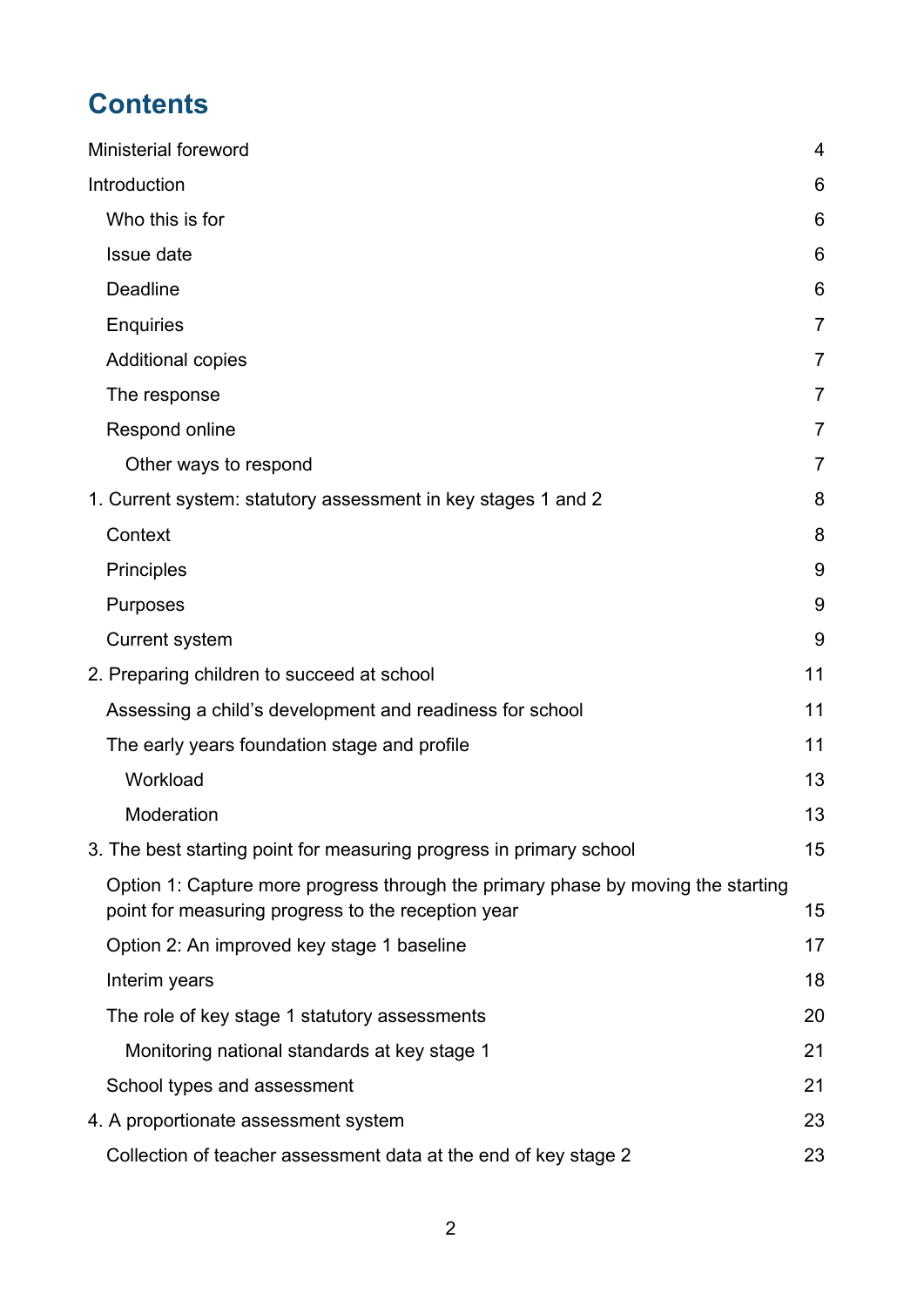| Key stage 1 English grammar, punctuation and spelling test     | 24 |  |
|----------------------------------------------------------------|----|--|
| Multiplication tables check                                    | 24 |  |
| Reducing burdens within the primary assessment system          | 25 |  |
| 5. Improving end-of-key stage statutory teacher assessment     |    |  |
| End-of-key stage statutory teacher assessment                  | 26 |  |
| Teacher assessment of English writing                          | 27 |  |
| Supporting and strengthening the assessment of English writing | 28 |  |
| Alternative approaches to moderation                           | 28 |  |
| <b>Equalities</b>                                              | 29 |  |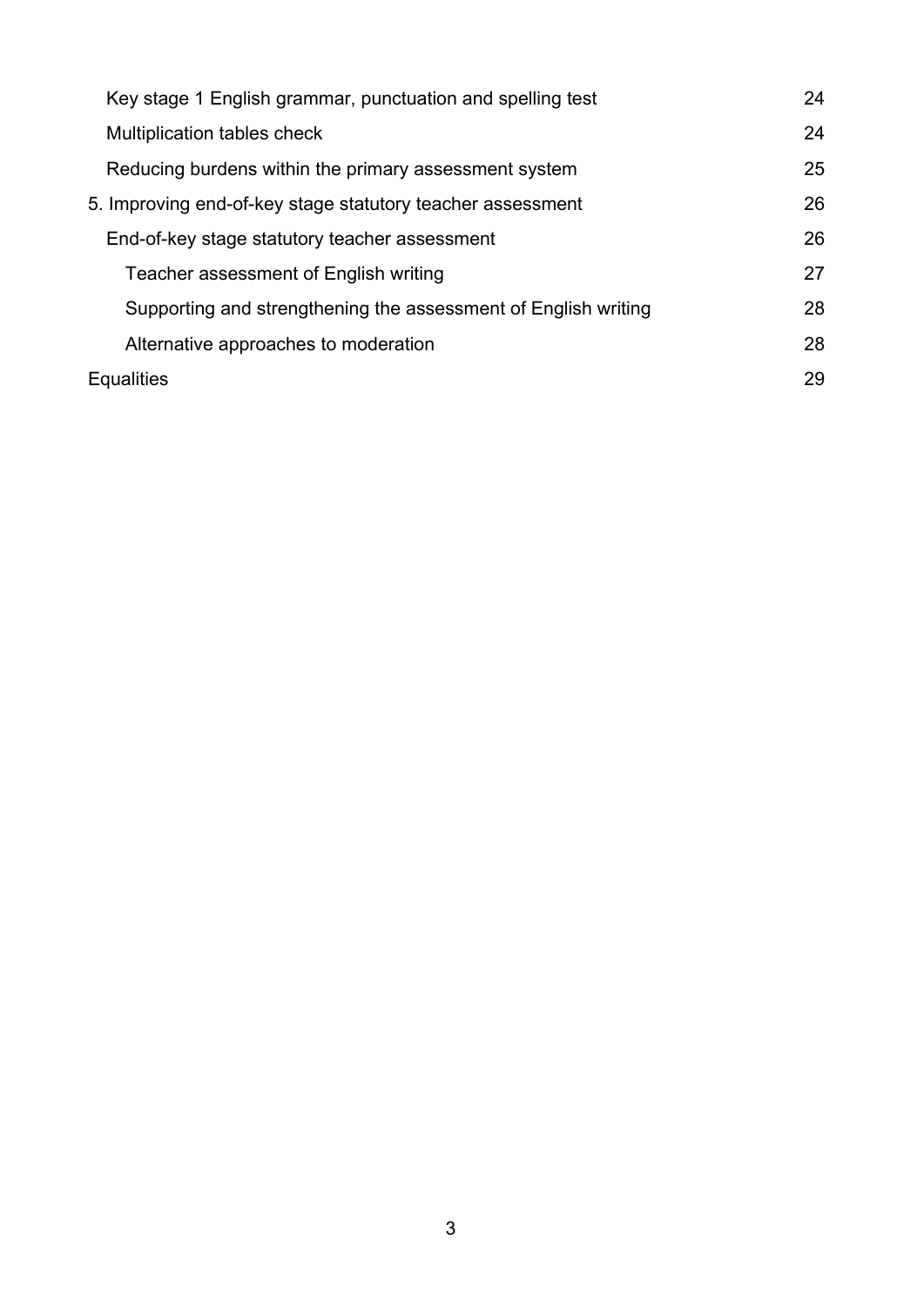# <span id="page-3-0"></span>**Ministerial foreword**

This government is dedicated to making Britain a country that works for everyone, not just the privileged few. It is hard to overstate how important primary education is in this commitment to social mobility. Teachers and school leaders have a fundamental role to play so that every child can fulfil their potential. Acquiring a good grasp of the basics of English and mathematics, as part of a rich and varied curriculum, is critical for a child's future success.

There has been a lot of change in primary schools in recent years, as we have worked together to raise standards, and I recognise that teachers and headteachers are still adapting to these changes. The new national curriculum, taught since 2014, has led to new assessments and a shift in expectations for all children. Teachers and pupils have responded to this challenge.

Last October, recognising concerns around the current system, I announced a series of steps to provide greater stability and set direction for the long-term system of primary assessment. I outlined some immediate measures, including a commitment that there would be no new national tests or assessments introduced before the 2018 to 2019 academic year. I also announced that the key stage 1 English grammar, punctuation and spelling test would remain optional for schools in the current academic year, and that we would not introduce statutory mathematics and English reading resits in year 7. We have also considered how this year's test experience could be improved for pupils and have taken steps to ensure this. In addition, I promised this full public consultation to help us to set out a longer-term, stable and sustainable approach to assessment.

While the short-term measures are important and have helped address some immediate concerns, it is vital that we build on recent steps and establish a settled, trusted primary assessment system. In this consultation, I set out my long-term vision for primary assessment and invite views on the proposals that it contains. This includes critical issues such as the role and operation of teacher assessment and the best starting point for measuring children's progress during primary school, issues recently considered by the independent assessment review group convened by the National Association of Head Teachers.

It is important that we have a proper, considered debate around these proposals so that we can move forwards to a stable, trusted primary assessment system which delivers strong educational outcomes for all children, regardless of their background, ability or any additional needs they may have. I want a system that measures the progress that children make throughout their time at primary school fairly and accurately, a system that recognises teachers' professionalism in assessing their pupils, and a system which does not impose a disproportionate burden.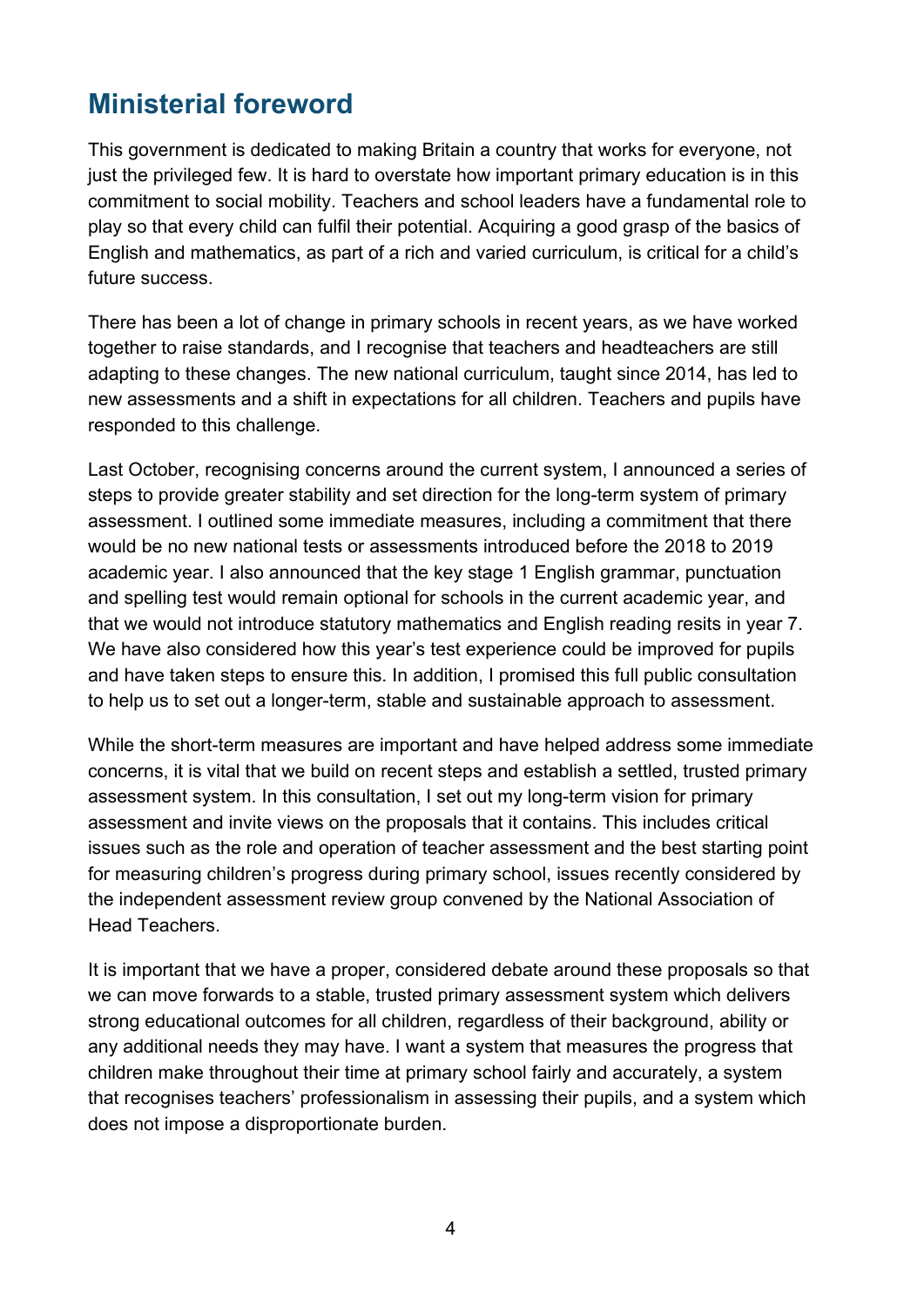It is vital that we also have a fair and effective assessment system for pupils working below the standard of national curriculum tests; statutory assessment arrangements for these pupils are considered in the parallel consultation on the recommendations made by the independent Rochford Review.

I want as many people as possible with an interest in the future of primary education to participate in these consultation exercises and to share their thoughts. In particular, I want to hear the views of teachers and headteachers and to draw on their expertise and experience to continue to improve the way that we assess the attainment and progress of children during their time at primary school.

Justin L

**Rt. Hon Justine Greening MP**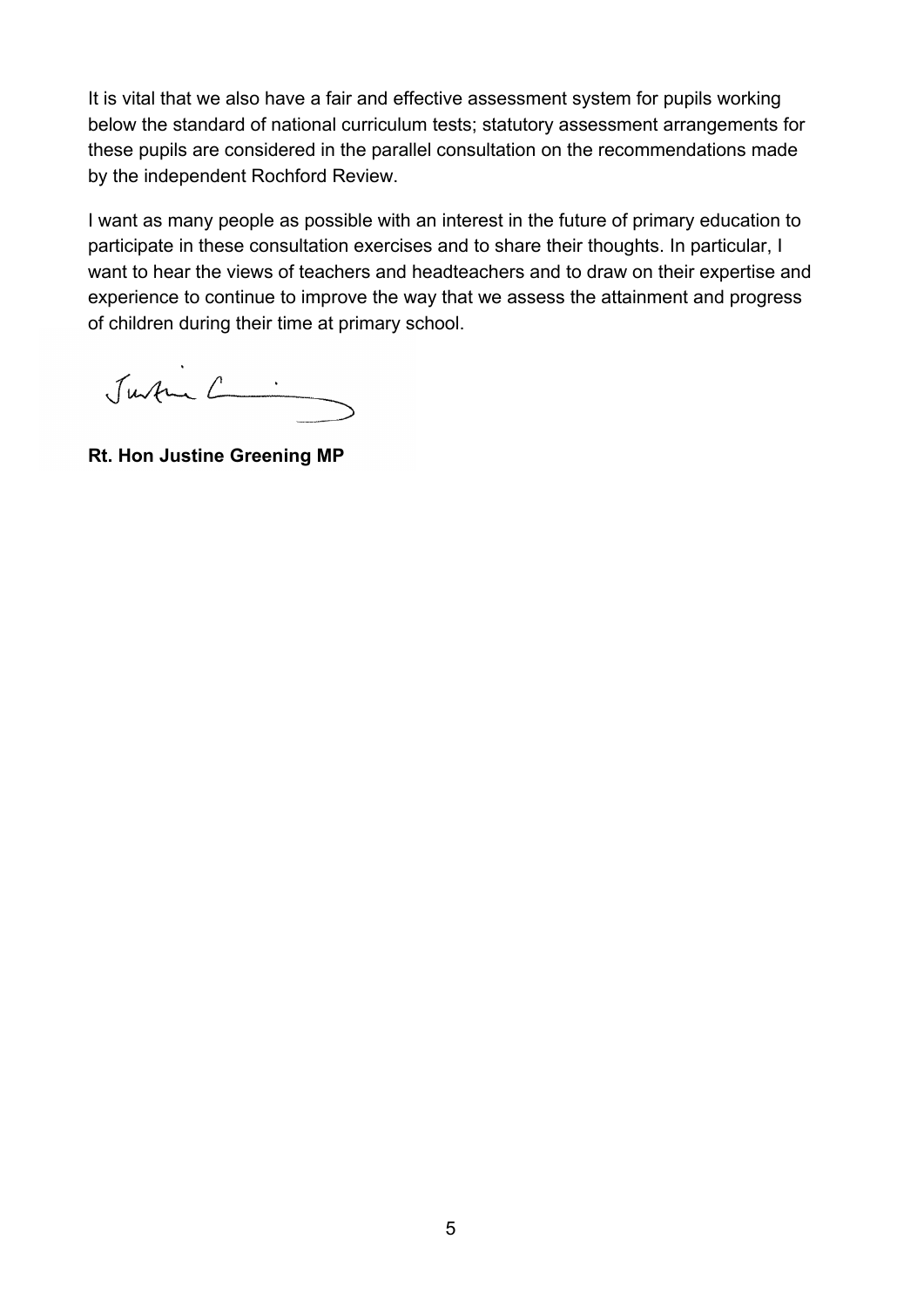# <span id="page-5-0"></span>**Introduction**

This consultation is about the approach taken to primary assessment in England. Through this consultation, we will work to establish a settled, trusted primary assessment system, designed to support strong educational outcomes for all children. We will continue to work closely with the sector as we move towards this goal in the years ahead.

This consultation is mainly concerned with statutory assessment – by which we mean the summative assessment, required by the government, which takes place at the end of a period of study, either through externally-set tests, or through teacher assessment. There are currently statutory assessments at the end of reception, key stage 1 and key stage 2. There is also a statutory phonics screening check in year 1. This consultation touches indirectly on the ongoing, formative assessment that is a key component of good teaching and goes on in the classroom all the time, but we see this as part of teachers' own pedagogical approach and something that government should support but not prescribe.

Assessment arrangements for pupils working below the standard of national curriculum tests are considered in parallel in the separate consultation document on the recommendations made by the independent Rochford Review. We are clear that all areas considered across both consultation documents must work for all pupils, including pupils with special educational needs and disabilities (SEND).

## <span id="page-5-1"></span>**Who this is for**

This consultation is for anybody with an interest in the early years, primary education and the way that pupils are assessed in school. This includes:

- schools and school leaders, and organisations representing school leaders
- teachers and organisations representing school teachers
- governors and organisations representing governors
- early years providers and organisations representing them
- parents, carers and young people and organisations representing them
- organisations representing those with special educational needs and disabilities (SEND)
- local authorities
- other government bodies and departments

## <span id="page-5-2"></span>**Issue date**

The consultation was issued on 30 March 2017.

## <span id="page-5-3"></span>**Deadline**

The consultation closes at 5pm on 22 June 2017.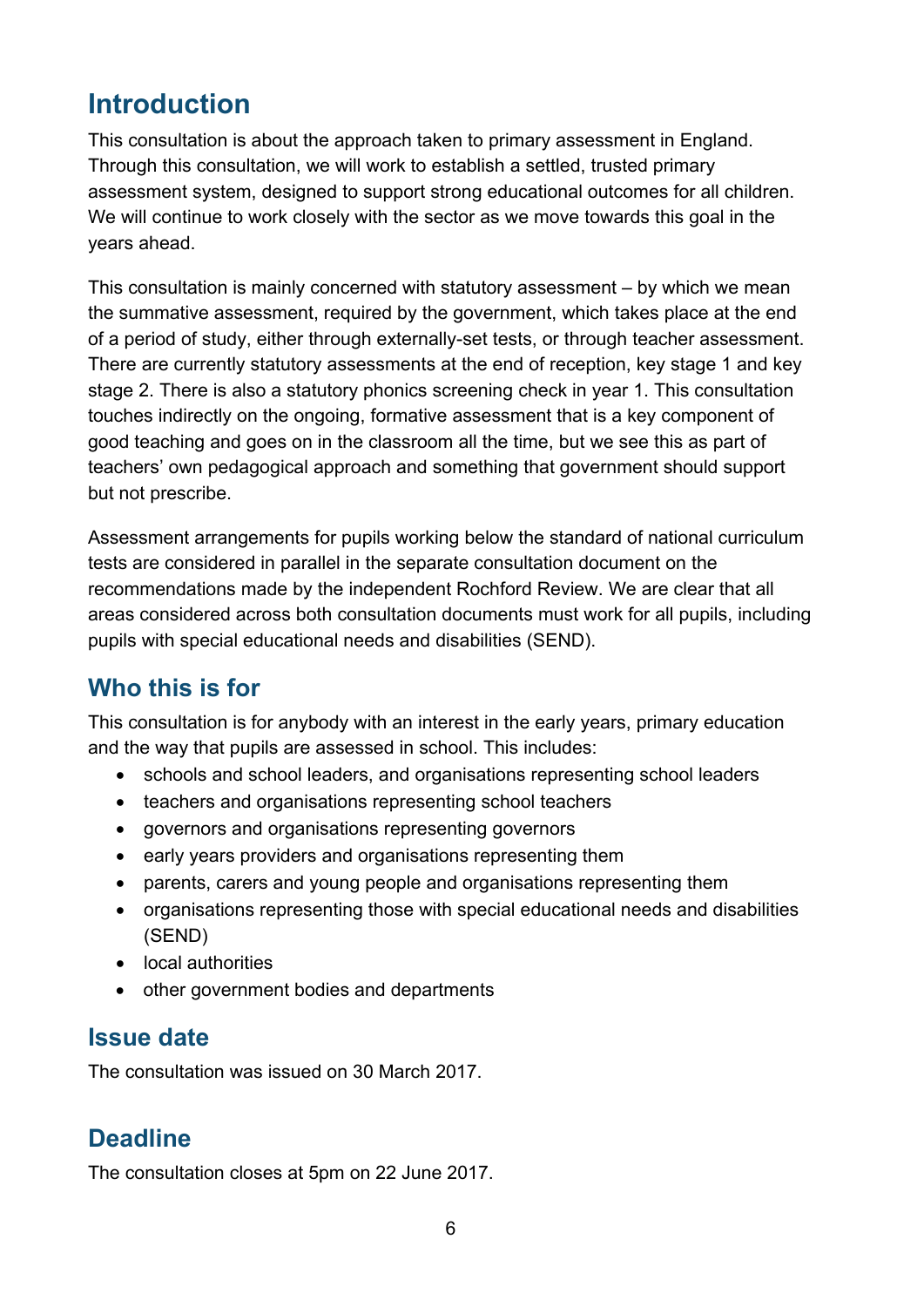## <span id="page-6-0"></span>**Enquiries**

If your enquiry is related to the policy content of the consultation you can contact the department on 0370 000 2288 or e-mail:

[PrimaryAssessment.CONSULTATION@education.gov.uk](mailto:PrimaryAssessment.CONSULTATION@education.gov.uk)

If your enquiry is related to the DfE e-consultation website or the consultation process in general, you can contact the DfE Ministerial and Public Communications Division by email: [consultation.unit@education.gov.uk](mailto:consultation.unit@education.gov.uk) or by telephone: 0370 000 2288 or via the [DfE Contact us page.](https://www.education.gov.uk/help/contactus)

## <span id="page-6-1"></span>**Additional copies**

Additional copies are available electronically and can be downloaded from [GOV.UK DfE](https://www.gov.uk/government/publications?keywords=&publication_filter_option=consultations&topics%5B%5D=all&departments%5B%5D=department-for-education&official_document_status=all&world_locations%5B%5D=all&from_date=&to_date=&commit=Refresh+results)  [consultations.](https://www.gov.uk/government/publications?keywords=&publication_filter_option=consultations&topics%5B%5D=all&departments%5B%5D=department-for-education&official_document_status=all&world_locations%5B%5D=all&from_date=&to_date=&commit=Refresh+results)

## <span id="page-6-2"></span>**The response**

The results of the consultation and the department's response will be [published on](https://www.gov.uk/government/publications?departments%5B%5D=department-for-education&publication_filter_option=consultations)  [GOV.UK](https://www.gov.uk/government/publications?departments%5B%5D=department-for-education&publication_filter_option=consultations) in September 2017.

## <span id="page-6-3"></span>**Respond online**

To help us analyse the responses, please use the online system wherever possible. Visit<https://consult.education.gov.uk/> to submit your response.

#### <span id="page-6-4"></span>**Other ways to respond**

If for exceptional reasons, you are unable to use the online system, for example because you use specialist accessibility software that is not compatible with the system, you may download a word document version of the form and email it or post it.

#### **By email**

[PrimaryAssessment.CONSULTATION@education.gov.uk](mailto:PrimaryAssessment.CONSULTATION@education.gov.uk)

#### **By post**

Assessment Policy Team Department for Education 2<sup>nd</sup> Floor, Sanctuary Buildings 20 Great Smith Street London, SW1P 3BT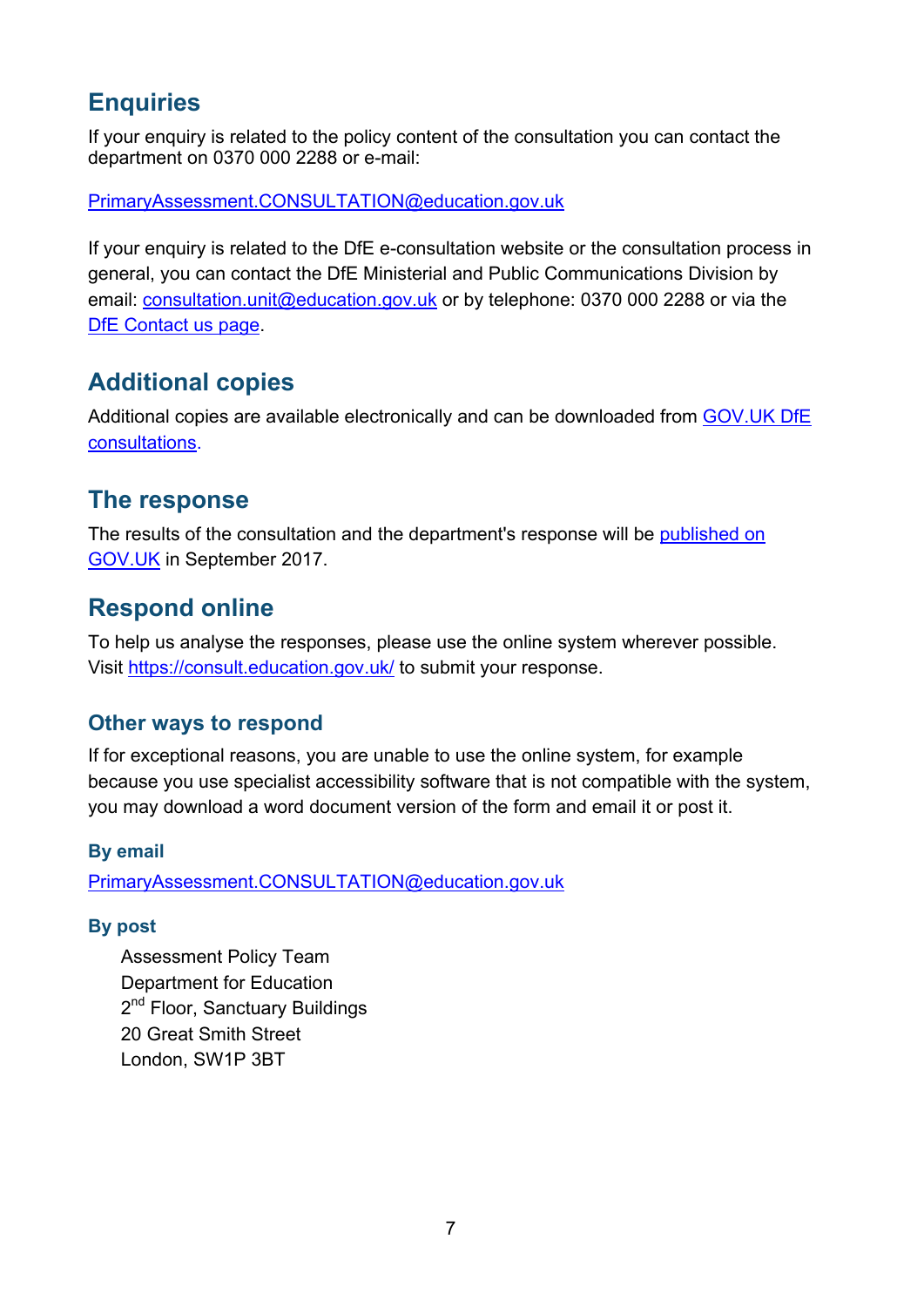# <span id="page-7-0"></span>**1. Current system: statutory assessment in key stages 1 and 2**

## <span id="page-7-1"></span>**Context**

Statutory assessment plays an important role in ensuring that every child is supported to leave primary school prepared to succeed. Our primary assessment system has been reformed to help teachers to raise standards, and to give every child the best chance to master reading, writing and arithmetic, which are fundamental in preparing them for secondary school. We believe that it is right that the government sets a clear expected standard that pupils should attain by the end of primary school, and that this standard is ambitious, to ensure schools support all pupils to achieve their potential, regardless of their background. Statutory assessments have been updated to align with the new national curriculum, which was benchmarked against the curricula used in the world's highest-performing education systems.

It is important that we have an accountability system which is fair, inclusive, and properly reflects the work done by teachers to ensure that all children fulfil their potential, including those with additional needs. The new progress measures, introduced in 2016, ensure that schools are recognised for the work they do with all of their pupils, regardless of whether these pupils are high, middle or low attainers. Whilst we are clear that nationally-consistent data, based on robust assessment, has an ongoing place in our accountability system, we are keen to address concerns about the use of data in relation to intervention. As the Secretary of State made clear in her statement to Parliament on 19 October 2016, no decisions on intervention will be made on the basis of 2016 data alone. We are clear that no single piece of data will determine any decision on intervention, in 2016 or beyond. Ofsted, regional schools commissioners, local authorities, governors and parents should look at a range of data, alongside the school's broader context and performance history, rather than focusing on one piece of information alone.

We are also clear that statutory assessment sits alongside a number of other important factors, including the need to teach a broad and balanced curriculum, and the wider pupil experience of attending primary school. Statutory assessment at primary school is about measuring school performance, holding schools to account for the work they do with their pupils and identifying where pupils require more support, so that this can be provided. Primary assessment should not be about putting pressure on children.

The Secretary of State's October announcement set out the steps to introduce shortterm stability for primary assessment. We now want to work with the sector to determine a clear pathway to a settled system where our collective focus can be on achieving strong educational outcomes for all children. We know that there are elements of the primary assessment system where changes will not only improve the approach, but also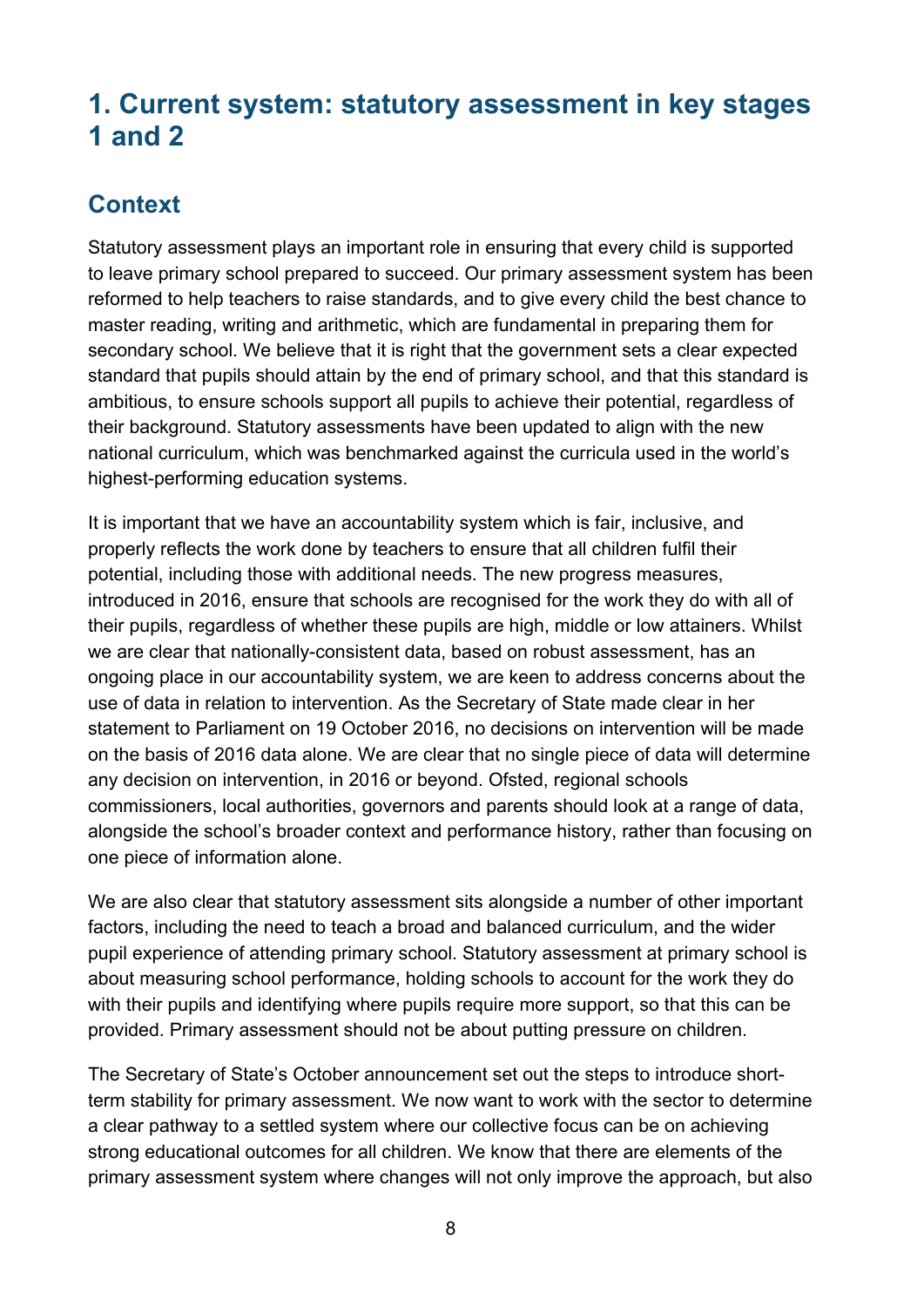reduce burdens. This consultation, along with the parallel consultation on the recommendations made by the Rochford Review, is the next stage in a discussion about the best way of reaching this settled assessment system, based on the principles of fairness and proportionality set out below.

## <span id="page-8-0"></span>**Principles**

Our approach to statutory assessment in primary schools is underpinned by a set of key principles. We believe that our assessment system should provide rigorous, reliable and trusted data that can be used, as part of a broader range of information, to measure accurately and hold schools to account for the progress they make with their pupils. It should reflect the fact that we are ambitious for all of our children, regardless of their background or circumstances, and it must be inclusive in its design and operation. It must also be proportionate. Throughout this document, we hold these principles in mind when discussing any proposals to make changes to existing arrangements.

## <span id="page-8-1"></span>**Purposes**

Statutory assessment in primary schools has a key role to play in supporting teachers to improve educational outcomes for all pupils, and fulfils a number of purposes. It provides information about how pupils are performing in relation to other pupils nationally, helps teachers to understand national expectations and enables parents, teachers and schools to benchmark their school's progress against other schools locally and nationally. It also enables the government to hold schools to account for the work they do with their pupils, to monitor national standards and to measure the impact of education policy over time. Statutory assessment also provides a starting point for Ofsted's discussions with schools about their performance, alongside consideration of their context and other evidence of the school's performance. Evidence shows that an assessment system which balances school autonomy with strong external accountability makes a positive difference to pupil achievement,<sup>[1](#page-0-0)</sup> with external accountability particularly important for the least advantaged.<sup>[2](#page-8-3)</sup>

## <span id="page-8-2"></span>**Current system**

<span id="page-8-4"></span> $\overline{a}$ 

Statutory assessment takes two main forms – teacher assessment and national tests. Currently, we draw on teacher assessment in the reception year and a combination of teacher assessment and national tests in key stages 1 and 2.

<sup>1</sup> OECD, *[PISA 2012 Results IV: What Makes a School Successful?,](https://www.oecd.org/pisa/keyfindings/pisa-2012-results-volume-IV.pdf)* 2013.

<span id="page-8-3"></span> $2$  OECD, [Equity and Quality in Education: Supporting Disadvantaged Students and Schools,](https://www.oecd.org/education/school/50293148.pdf) 2012.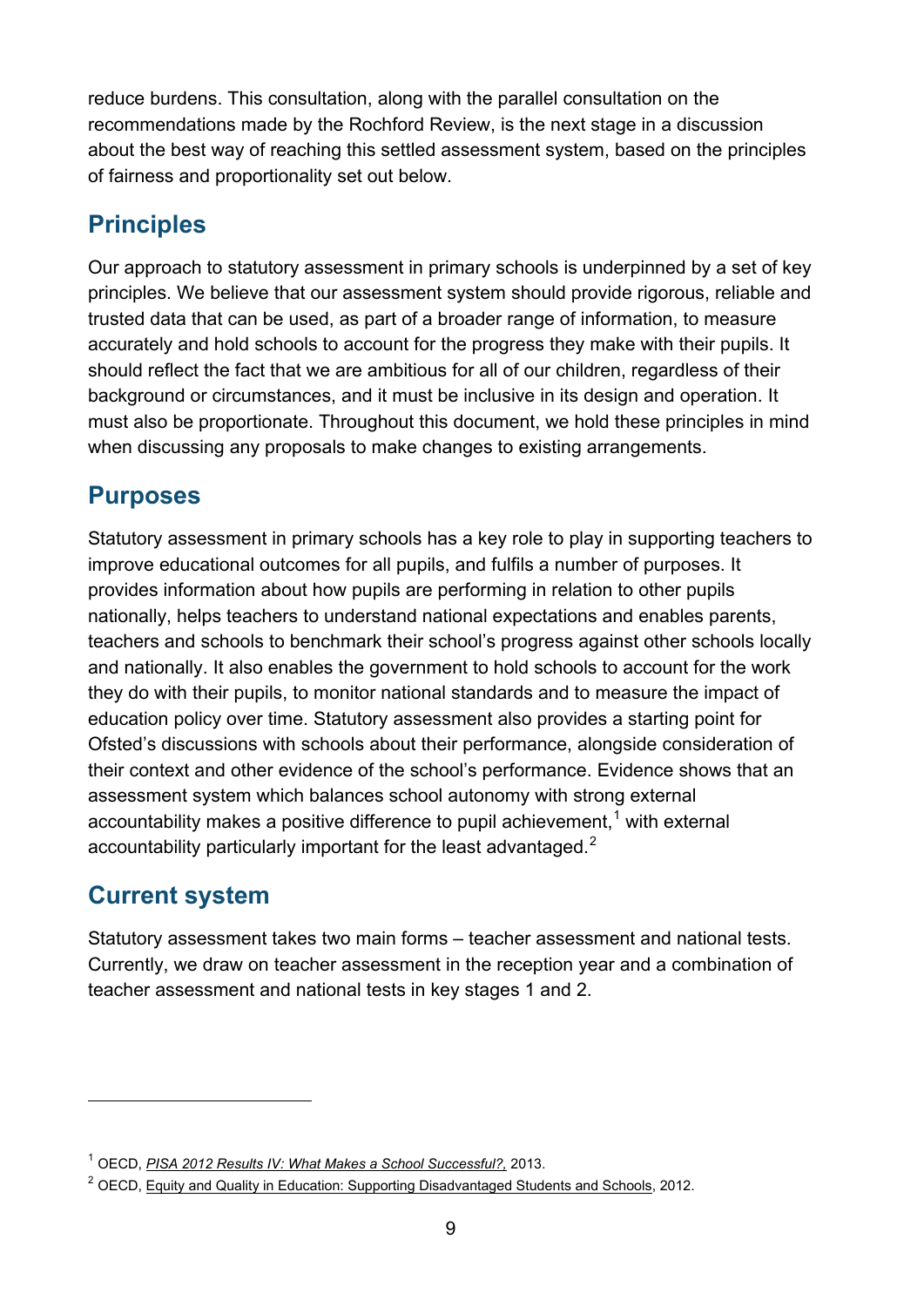#### **Table A: An overview of the current statutory primary assessment system**

| Year group        | <b>Statutory assessment</b>                                                                                                                                                                                                                                                                                                                                                                                                                                                                                                                                                                                                                                                                                                                                                                                                                                                                                                                                                                                                                                                                                                                                                                                                                                                                                                                                                                     |
|-------------------|-------------------------------------------------------------------------------------------------------------------------------------------------------------------------------------------------------------------------------------------------------------------------------------------------------------------------------------------------------------------------------------------------------------------------------------------------------------------------------------------------------------------------------------------------------------------------------------------------------------------------------------------------------------------------------------------------------------------------------------------------------------------------------------------------------------------------------------------------------------------------------------------------------------------------------------------------------------------------------------------------------------------------------------------------------------------------------------------------------------------------------------------------------------------------------------------------------------------------------------------------------------------------------------------------------------------------------------------------------------------------------------------------|
| <b>Reception</b>  | Early years foundation stage profile (EYFSP): The profile summarises and describes pupil<br>attainment at the end of the early years foundation stage. EYFSP data is published at national and<br>local authority level. Individual pupil data is used to understand individual education and<br>development needs and to support transition to year 1.                                                                                                                                                                                                                                                                                                                                                                                                                                                                                                                                                                                                                                                                                                                                                                                                                                                                                                                                                                                                                                         |
| Year 1            | Phonics screening check: A light-touch, statutory screening check administered by teachers.<br>The check assesses a pupil's phonics decoding ability to identify pupils needing additional support.<br>School-level data is not published, while national and local authority level results are. Pupils who<br>do not meet the required standard are required to re-sit in year 2.                                                                                                                                                                                                                                                                                                                                                                                                                                                                                                                                                                                                                                                                                                                                                                                                                                                                                                                                                                                                              |
| Year <sub>2</sub> | End of key stage 1 national curriculum assessments: Teacher assessment judgements are<br>currently made using interim teacher assessment frameworks and reported in mathematics,<br>English reading (informed by internally-marked national curriculum tests), science and English<br>writing. These teacher assessments are externally moderated by local authorities, who sample<br>25% of schools each year. These assessments form the baseline for measuring progress made<br>between key stage 1 and key stage 2. The proportions of pupils achieving the expected standard<br>in English reading, English writing, mathematics and science are published at national and local<br>authority level, but not at school level.<br>There is currently an optional test in English grammar, punctuation and spelling at the end of key<br>stage 1.                                                                                                                                                                                                                                                                                                                                                                                                                                                                                                                                            |
| Year <sub>6</sub> | End of key stage 2 national curriculum assessments: Pupils sit externally-marked tests in<br>mathematics, English reading, and English grammar, punctuation and spelling. Teacher<br>assessment judgements are made in English reading, English writing, mathematics and science.<br>The proportions of pupils achieving the expected standard in all of reading and mathematics<br>(based on test data) and writing (based on teacher assessment judgements) are published at<br>national, local authority and school level and are used to calculate the progress that pupils make<br>between key stage 1 and key stage 2. Progress and attainment measures form part of both the<br>floor standard and a new definition of coasting schools, which is used as the starting point for a<br>conversation about whether a school might require additional support.<br>National curriculum test data in English grammar, punctuation and spelling, and teacher<br>assessment judgements in English reading, mathematics and science are published at national<br>and local authority level.<br>Science sampling tests are conducted biennially, with the most recent tests in June 2016. The<br>next tests will be administered in June 2018. A sample of approximately 9,500 pupils is randomly<br>selected to sit science tests, based on 5 pupils from 1,900 schools. Results are reported as |
|                   | national data only and individual results are not returned to schools or pupils. This assessment<br>provides an understanding of national performance in science.                                                                                                                                                                                                                                                                                                                                                                                                                                                                                                                                                                                                                                                                                                                                                                                                                                                                                                                                                                                                                                                                                                                                                                                                                               |

For children working below the overall standard of the national curriculum across both key stages, there is a system of statutory teacher assessment. Data from this is published at a national level and these pupils' results are included in school attainment and progress measures. This system is being considered separately in the parallel [consultation](https://consult.education.gov.uk/assessment-policy-and-development/rochford-review) on the recommendations of the independent Rochford Review of statutory assessment arrangements for pupils working below the standard of the national curriculum tests.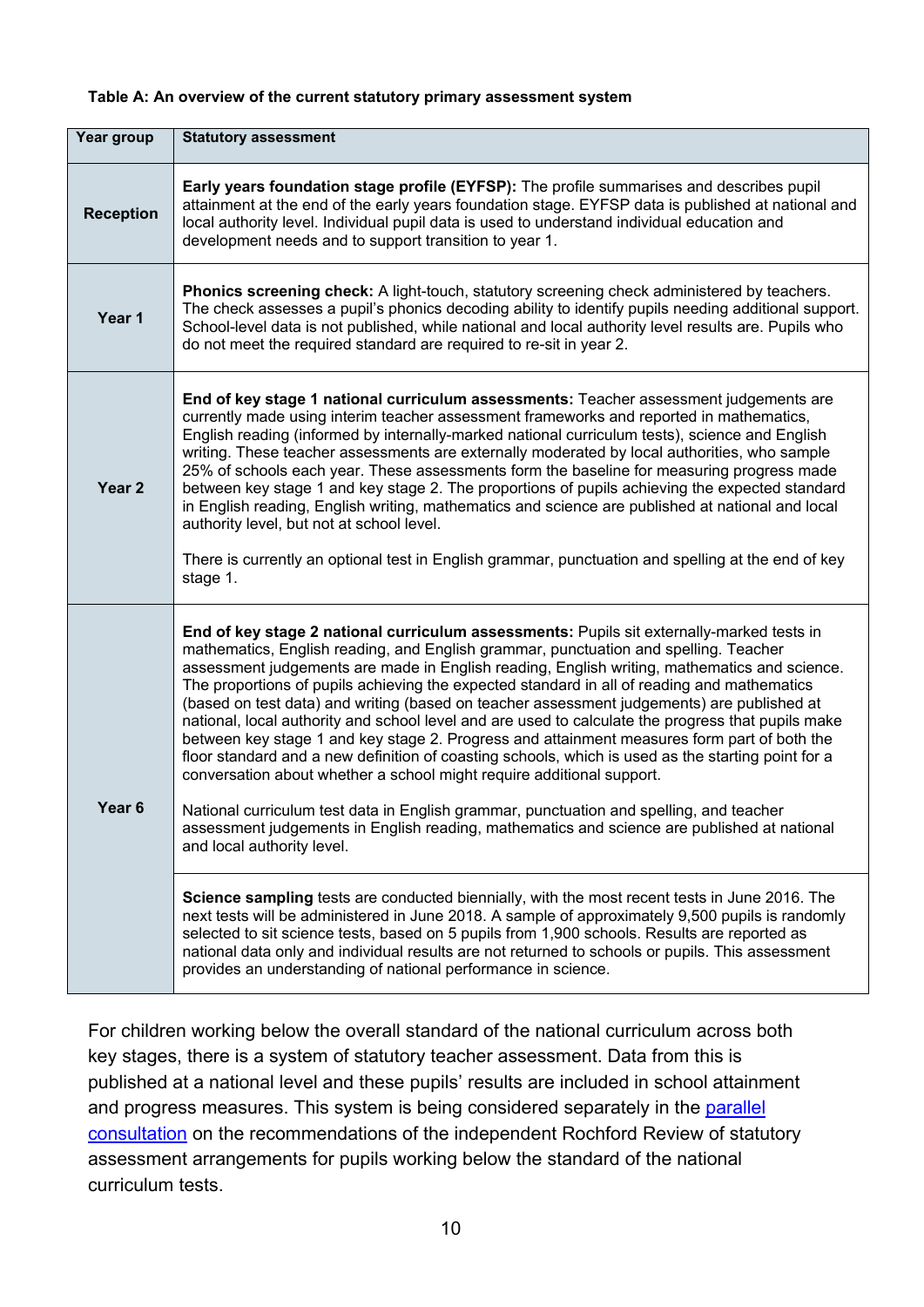# <span id="page-10-0"></span>**2. Preparing children to succeed at school**

## <span id="page-10-1"></span>**Assessing a child's development and readiness for school**

The early years are crucial for children's development and for establishing the foundations for future success. A strong approach in the early years not only ensures that all children have a solid foundation from which to progress, but also brings greater social and economic returns over the longer term. $^3$  $^3$  Findings from the Effective Pre-School, Primary and Secondary Education (EPPSE) Project suggest that pre-schools have a positive and long-term impact on children's attainment, progress (including 'school readiness') and social-behavioural development.<sup>[4](#page-10-3)</sup>

We want to ensure that every child, regardless of their background or any additional needs they may have, reaches a good level of development at the end of the early years, and is able to progress confidently in key stage 1. The quality of early years provision continues to improve, with 91% of childcare providers being judged as good or outstanding by Ofsted in August 2016. $5$  A large part of this success is due to the highquality teaching professionals in early years settings, including reception teachers, who ensure the smooth administration of the early years foundation stage profile. We are investing a record £6 billion per year in the early years, including free early education entitlements for 2, 3 and 4 year-olds by 2020. This includes over £300 million to increase the average funding rate paid to providers.

## <span id="page-10-2"></span>**The early years foundation stage and profile**

The early years foundation stage (EYFS) statutory framework is mandatory for all early years providers. It sets the standards that schools and early years providers must meet to ensure that children are taught and develop well, and are kept healthy and safe in all early years settings from birth to age 5. The 17 early learning goals (ELGs) within the EYFS are the expected levels of development that early years settings must help children work toward by age 5. All learning and development areas are inter-related and all have an important role to play in a child's achievements. This includes communication, physical development and personal, social and emotional development, as well as literacy and mathematics.

The early years foundation stage profile (EYFSP) is the statutory assessment used to assess a child's level of development and readiness for school at age 5 (the end of the

<span id="page-10-3"></span>

<sup>&</sup>lt;sup>3</sup> [www.wavetrust.org/sites/default/files/reports/conception-to-age-2-full-report\\_0.pdf.](http://www.wavetrust.org/sites/default/files/reports/conception-to-age-2-full-report_0.pdf)<br><sup>4</sup> [www.gov.uk/government/uploads/system/uploads/attachment\\_data/file/455670/RB455\\_Effective\\_pre](http://www.gov.uk/government/uploads/system/uploads/attachment_data/file/455670/RB455_Effective_pre-school_primary_and_secondary_education_project.pdf.pdf)[school\\_primary\\_and\\_secondary\\_education\\_project.pdf.pdf.](http://www.gov.uk/government/uploads/system/uploads/attachment_data/file/455670/RB455_Effective_pre-school_primary_and_secondary_education_project.pdf.pdf)

<span id="page-10-5"></span><span id="page-10-4"></span><sup>5</sup> [Childcare providers and inspections key findings as at 31 August 2016.](https://www.gov.uk/government/publications/childcare-providers-and-inspections-as-at-31-august-2016/childcare-providers-and-inspections-key-findings-as-at-31-august-2016)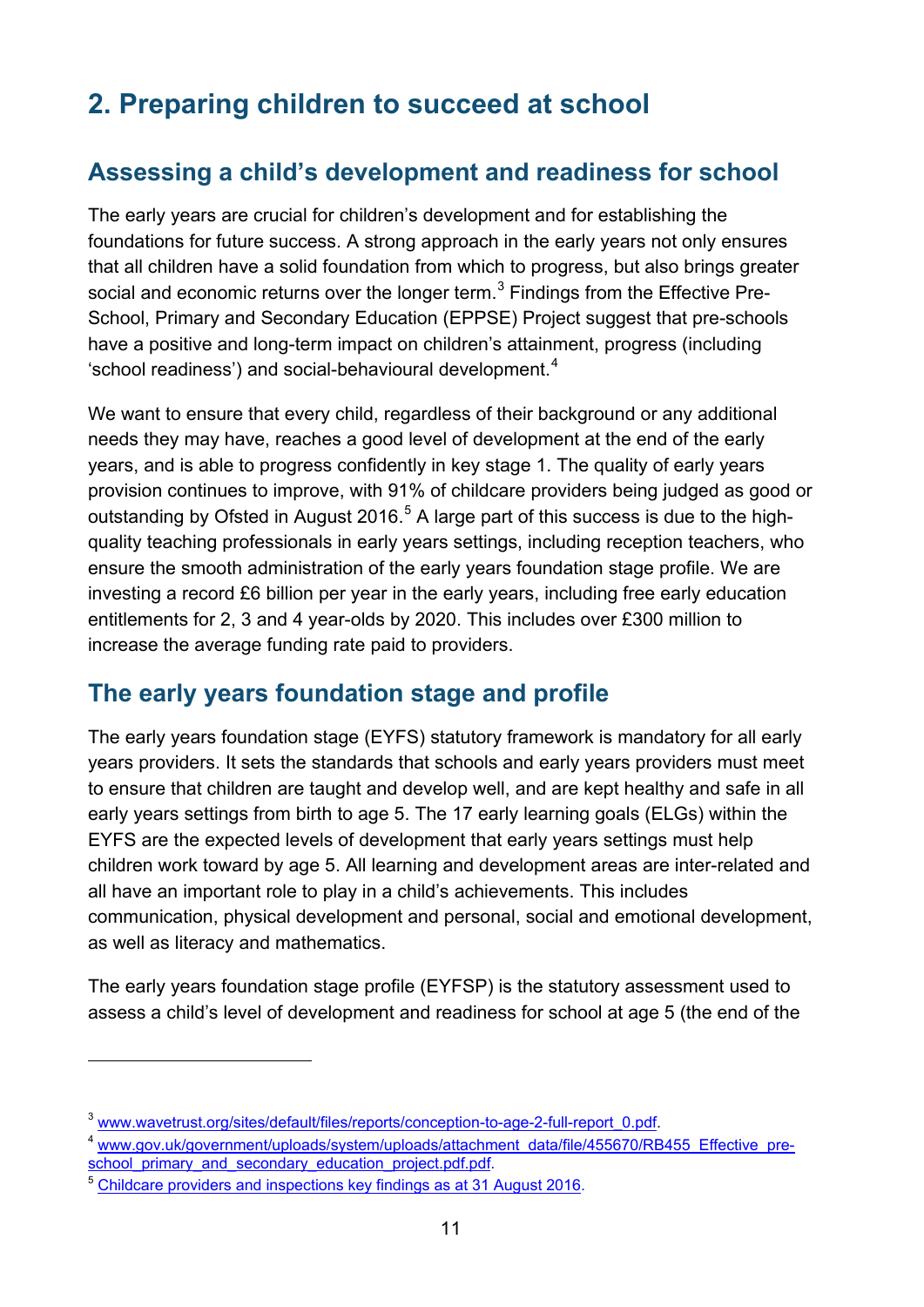reception year). The EYFSP assessment gives teachers and parents information on how children have developed against the ELGs, and identifies any additional support they may require as they progress to key stage 1. At the national level, EYFSP data enables the government to evaluate the impact of our investment in the early years on children's outcomes at age 5.

In October last year, the Secretary of State for Education announced that the EYFSP would remain in place for the 2017 to 2018 academic year, whilst we consider long-term assessment arrangements. We know that the EYFSP is a well-established, valued and respected assessment, which is why it will remain a statutory assessment for future years. Our discussions with the early years sector and primary schools have told us that, while the EYFSP has many strengths, there are things we could do to improve it further to ensure it is a more rounded and less burdensome teacher assessment of pupil outcomes at the end of the early years foundation stage. We would like to hear views on the extent to which, in its current form, the EYFSP provides information to be able to assess a child's development and school readiness. We would also like to hear views on the way in which it is assessed, associated workload, and the processes around that assessment. We would also like to hear your views on where improvements could be made.

We want to ensure that assessment in reception is reliable and trusted, and that it both demonstrates how children have developed during their early years, and provides a measure of school readiness.

For example, evidence suggests that more can be done to narrow the gap in reading between disadvantaged children and their peers, which is wider in England relative to other developed countries.<sup>[6](#page-10-5)</sup> Refining the EYFSP literacy requirements, for example by being more explicit about what is required, could help to address this disadvantage gap.

Equally, we know that broadening a child's vocabulary is crucial for their development, particularly with regard to their future ability in reading comprehension. International evidence highlights that pupils from disadvantaged backgrounds have much narrower vocabularies by the time they begin school, putting them at a disadvantage before they arrive.<sup>[7](#page-11-0)</sup> Strengthening the expectations within the EYFSP to take account of this important aspect of child development may support schools to narrow this attainment gap before key stage 1.

<sup>&</sup>lt;sup>6</sup> [http://www.suttontrust.com/wp-content/uploads/2016/12/International-inequalities\\_FINAL.pdf.](http://www.suttontrust.com/wp-content/uploads/2016/12/International-inequalities_FINAL.pdf)

<span id="page-11-0"></span><sup>7</sup> [https://www.aft.org/sites/default/files/periodicals/TheEarlyCatastrophe.pdf.](https://www.aft.org/sites/default/files/periodicals/TheEarlyCatastrophe.pdf)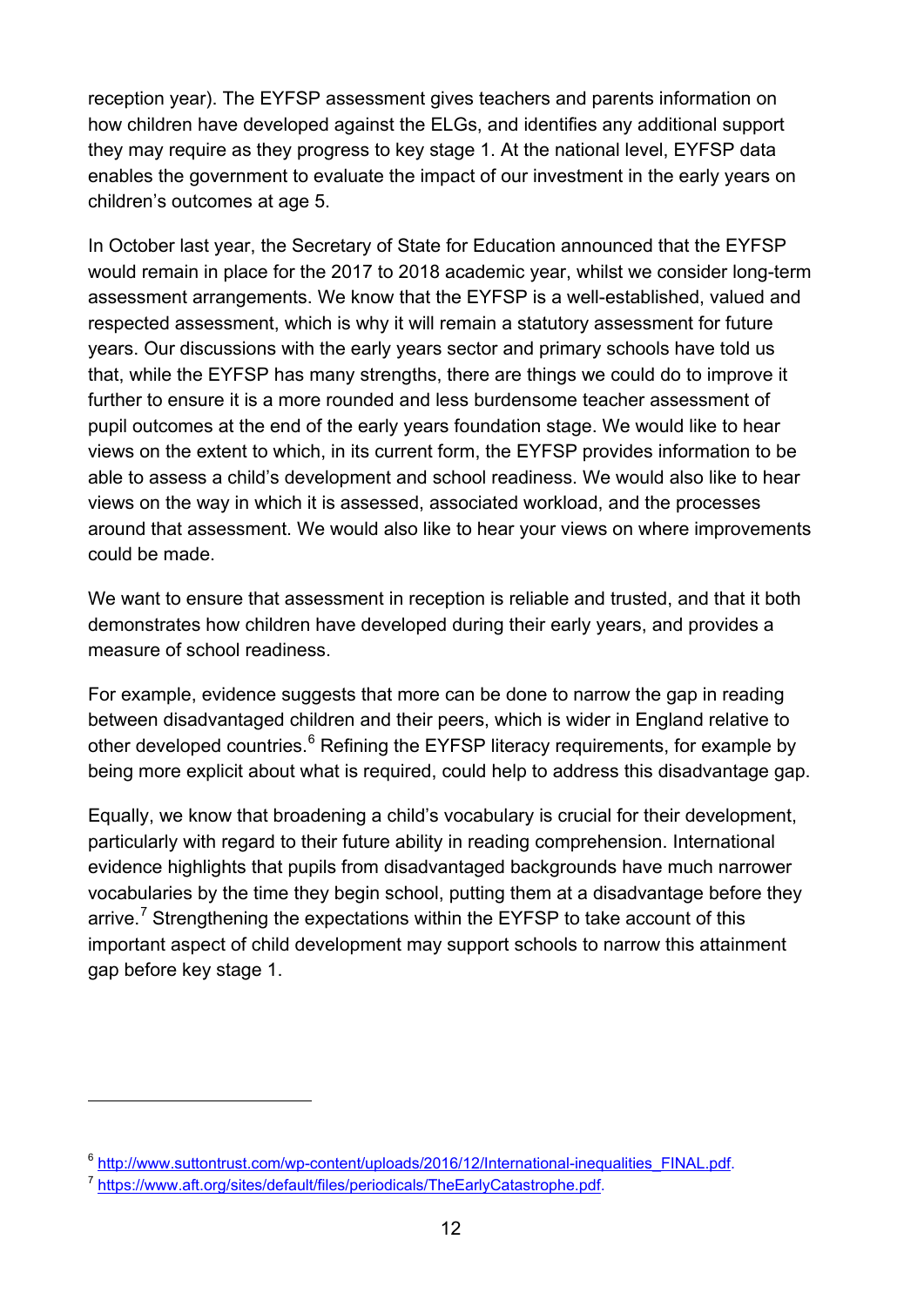Some academic studies suggest that other factors such as self-regulation  $8$  can have an important influence on successful early education, including pre-reading skills and early mathematics, and could be given more weight in an improved EYFSP.

We are also aware of challenges around reliability of data obtained from the EYFSP, particularly as the number of children achieving a good level of development has improved year-on-year, raising concerns over potential systematic biases in the way ELGs are scored. We want to explore these issues further as part of the consultation process.

**Q1. The EYFSP measures a child's development against the ELGs set out in the EYFS statutory framework. Should the profile be improved to better assess a child's knowledge, skill, understanding and level of development at the end of the early years? If so, please describe which elements could be added, removed or modified.**

**Q2. The EYFSP currently provides an assessment as to whether a child is 'emerging, expecting or exceeding' the level of development in each ELG. Is this categorisation the right approach? Is it the right approach for children with SEND?** 

## <span id="page-12-0"></span>**Workload**

Whilst supportive of the EYFSP as a whole, some teachers have raised concerns about the amount of paperwork and time required to complete it. The department is continuing to look at how to further reduce the workload burden on teachers. While the assessment section of the statutory EYFS is clear that assessment should not be burdensome and paperwork should be limited to what is necessary, we recognise that there could be scope to streamline paperwork or supporting guidance so that it is less onerous.

#### **Q3. What steps could we take to reduce the workload and time burden on those involved in administering the EYFSP?**

## <span id="page-12-1"></span>**Moderation**

<span id="page-12-2"></span> $\overline{a}$ 

Moderation has an important role to play in ensuring that the EYFSP produces trusted assessment outcomes; however, practitioners have told us that the process can be burdensome. We would like to consider how moderation of EYFSP results could be streamlined and improved.

<sup>8</sup> [https://educationendowmentfoundation.org.uk/resources/early-years-toolkit/self-regulation-strategies/.](https://educationendowmentfoundation.org.uk/resources/early-years-toolkit/self-regulation-strategies/)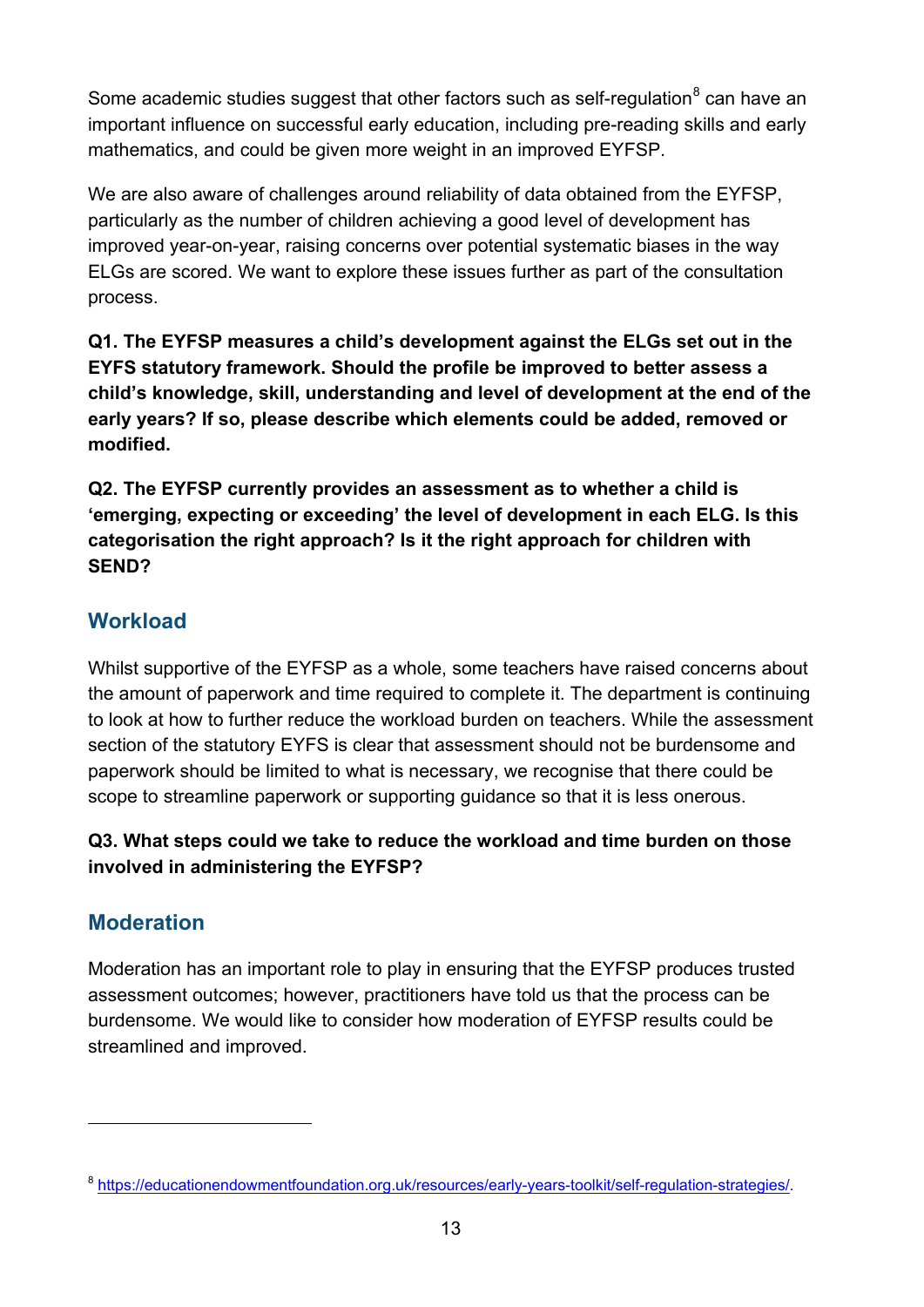Early years practitioners must report EYFSP results to their local authority, as and when requested. Local authorities are under a duty to collate this data and return it to the department. Providers are also expected to take part in all reasonable moderation activities as specified by their local authority and provide any EYFSP assessmentrelated material on request. 25% of settings must receive a moderation visit each year and all 17 ELGs must be scrutinised during the visit.

Local authorities have a statutory responsibility to set up and carry out moderation arrangements to:

- secure the consistency and accuracy of judgements made by different practitioners
- reassure practitioners that their judgements are accurate, valid and consistent with national standards
- assure that moderation has an acceptable level of accuracy and that validity has been achieved for assessments recorded and reported by the settings for which they have responsibility

Evidence does not need to be formally recorded or documented. The extent to which the practitioner chooses to record information will depend on professional judgement. Paperwork should be kept to the minimum that practitioners need to illustrate, support and recall their knowledge of the child's attainment. The outcome of moderation should be recorded.

#### **Q4. How could we improve the consistency and effectiveness of the EYFSP moderation process whilst reducing burdens?**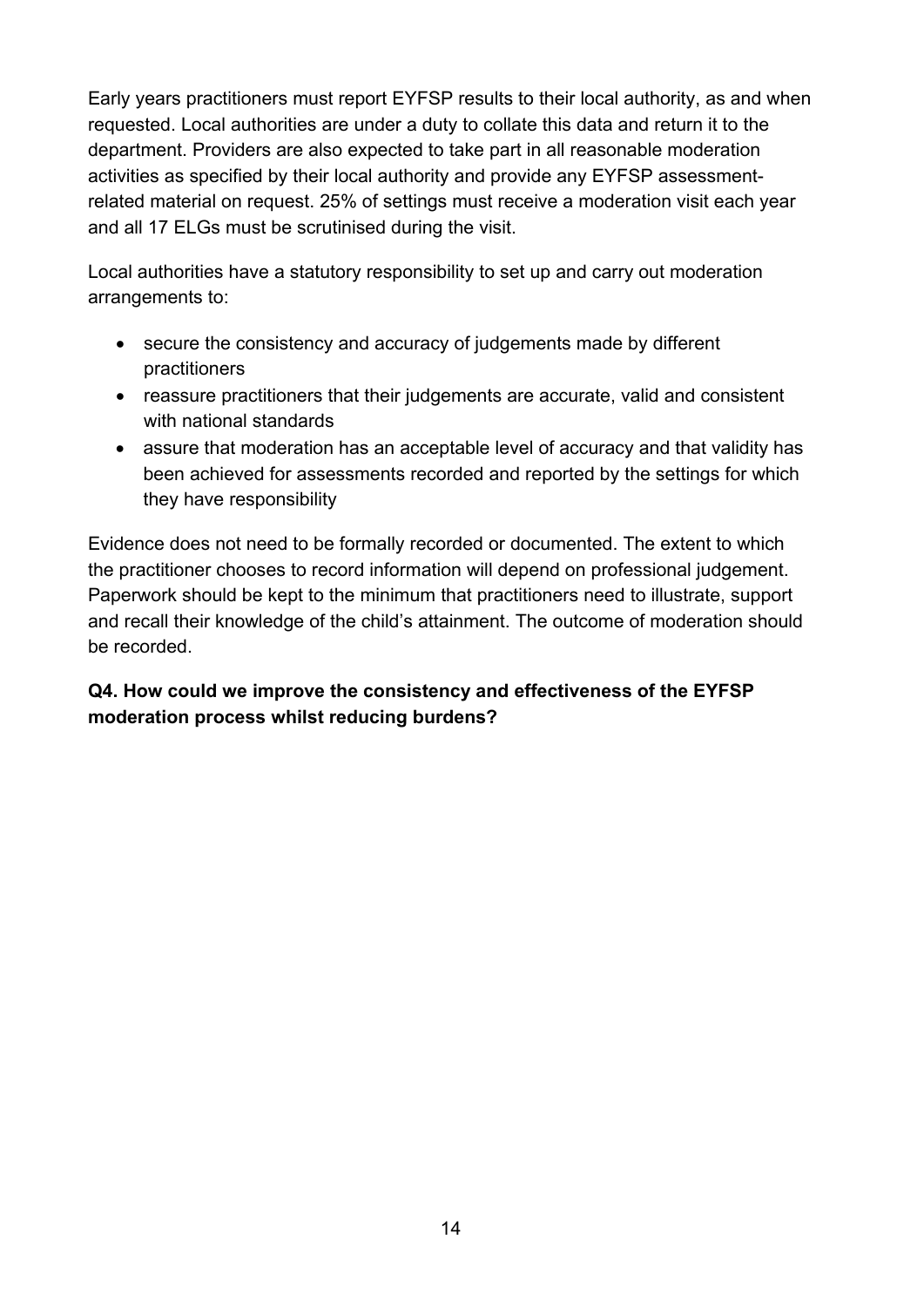# <span id="page-14-0"></span>**3. The best starting point for measuring progress in primary school**

New accountability measures were introduced in 2016 to recognise the progress that pupils make through primary school, alongside the new attainment measures. These measures place greater emphasis on progress as a fairer way of assessing school effectiveness, showing how much progress pupils in a school make compared to other pupils nationally with a similar starting point. This approach means that teachers and schools are credited for the progress that they make with all pupils, including low, middle and high attainers, and it underpins a school system that should be supporting all children to reach their full potential. Importantly, the new progress measures better recognise schools doing well with a challenging intake, whilst also identifying those not doing enough with a high-attaining intake.

Any progress measure needs a reliable baseline, a starting point from which progress will be calculated. Ideally, that baseline should be established as early as possible to cover the maximum amount of a pupil's time in a particular school and therefore ensure that a school receives full credit for the value that it adds. It is also important that this baseline is robust and trusted.

For the data to be considered robust as a baseline for a progress measure, the assessment needs to be a reliable indicator of pupils' attainment and strongly correlate with their attainment in statutory key stage 2 assessments in English reading, writing and mathematics. Any baseline assessment must be appropriate and suitable for pupils, and avoid creating unnecessary burdens or perverse incentives for schools. It is also important that a baseline assessment can differentiate effectively between pupils' differing starting points so that like-for-like comparisons can be made.

The section, therefore, focuses on 2 key issues:

- how to ensure that we have the most appropriate baseline for a primary progress measure
- the point at which the baseline assessment should be taken

## <span id="page-14-1"></span>**Option 1: Capture more progress through the primary phase by moving the starting point for measuring progress to the reception year**

The current progress measures use key stage 1 teacher assessment data as the baseline. The biggest drawback to this is that we continue to fail to give schools credit for their crucial work with pupils in reception, year 1 and year 2. This has been raised by an independent assessment review group, convened by the NAHT, in their recent report which advocated the introduction of a new reception assessment to be used as the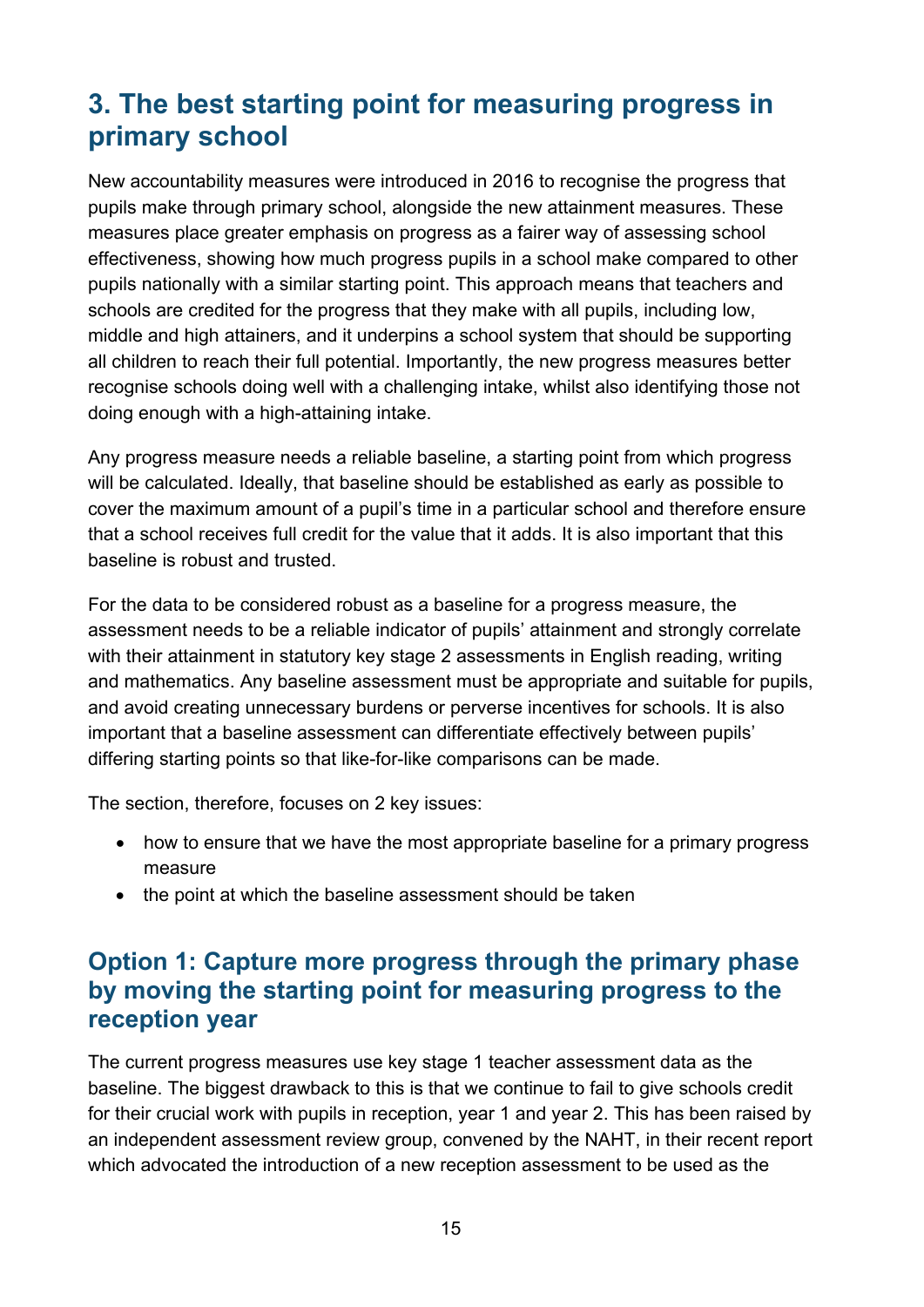baseline for measuring the progress that pupils make at primary school.<sup>[9](#page-12-2)</sup> We agree that there is a strong case for measuring progress from reception to the end of year 6. We recognise that any new baseline would need careful consideration, but our view is that the case for a baseline in reception is strong.

In the preceding section, we confirmed our plan to retain the early years foundation stage profile (EYFSP) and asked how we might improve it so that it better meets its purposes of assessing a child's development and readiness for school.

In theory, one option for a new reception baseline would be to modify the EYFSP further so that this could also be used as the baseline for measuring progress in primary school. This would involve amending its literacy and numeracy content so that it is assessed under more specific conditions (for example, to see if a child can do a particular task at a snapshot in time). However, we do not believe that this would be desirable for the profile overall, as this approach would provide a less rounded view of individual pupil performance in these important areas and would reduce the scope for teachers to input their professional expertise into the assessment. Additionally, given the EYFSP needs to be completed towards the end of the reception year, using this as the baseline would mean missing the important progress schools make with children during the reception year.

We believe that a better option, as advocated by the independent assessment review group, would be to introduce a new assessment earlier in the reception year. We know from research evidence<sup>[10](#page-15-0)</sup> that it is possible to create an assessment of reception age children which is suitable for that age group, sufficiently granular and well correlated with later outcomes such that it could be used as a baseline from which to assess progress. This assessment would need to be appropriately teacher mediated, given the age of the children.

Any new assessment would be designed to cover the material which we would already expect children to be familiar with at that stage (including phonological awareness and comprehension in English language and writing, and counting, number operations at a basic level and basic 2D shapes in mathematics), and so would not result in changes to teaching practice. Were we to proceed with a new baseline assessment in reception, we would work with the teachers and unions to ensure that it would be appropriate for pupils, correlates with key stage 2 outcomes and does not create undue burdens.

<span id="page-15-1"></span><sup>&</sup>lt;sup>9</sup> http://www.naht.org.uk/welcome/news-and-media/key-topics/assessment/assessment-review-group-publishes-<br>report-on-the-future-of-assessment/.

<span id="page-15-0"></span>Performance Indicators in Primary Schools (PIPS) has been established since 1991 and is a project run by the Centre of Evaluation and Monitoring (CEM) at Durham University which monitors progress through the primary stage.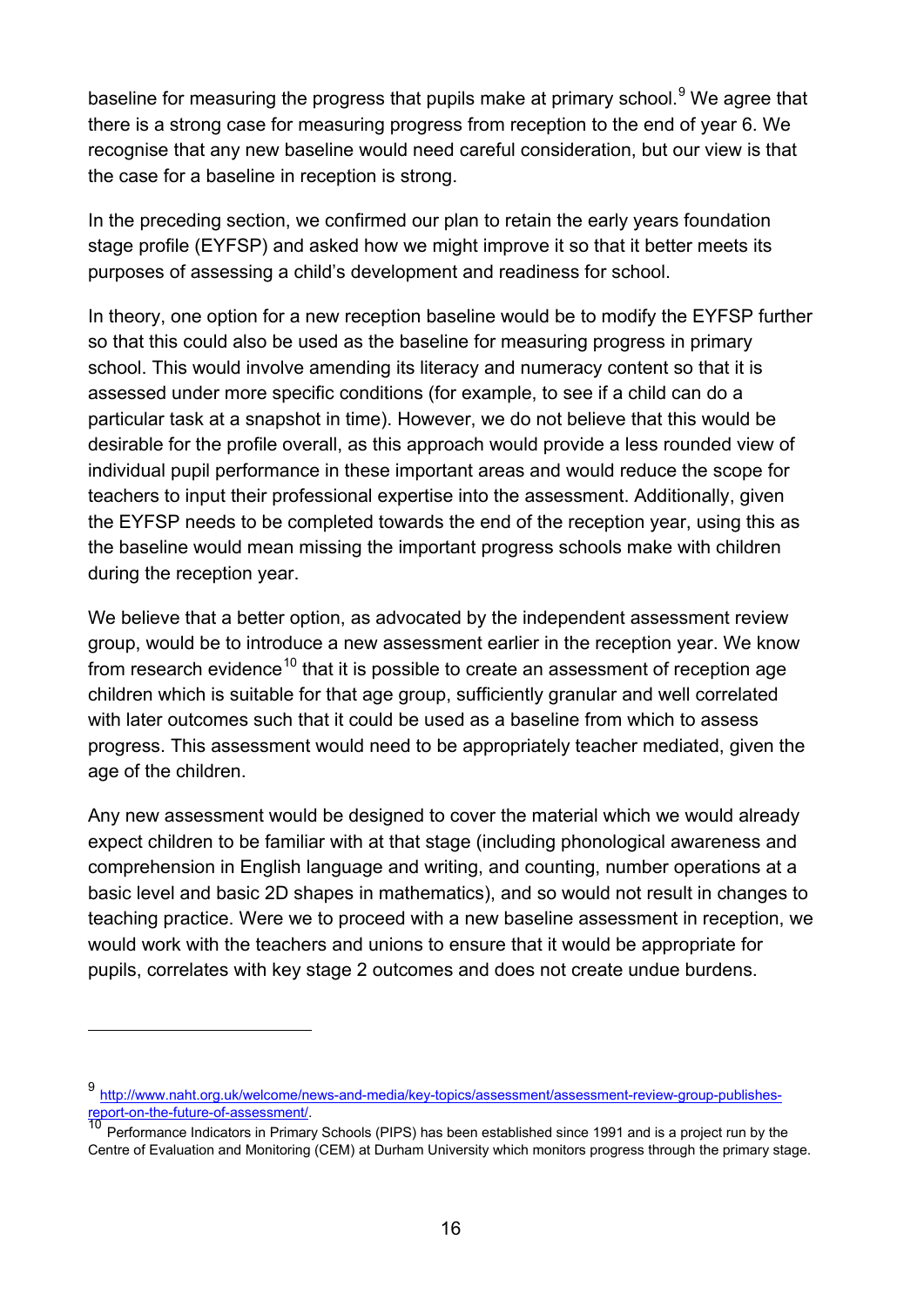Both a continuing EYFSP and a new baseline assessment in reception would therefore cover literacy and numeracy elements. We would make sure that a new baseline in reception complemented and aligned with the EYFSP.

The specific uses of the data gained from a new assessment in reception would need to be agreed. A clear message from administering optional baseline assessments in the 2015 to 2016 academic year was that we should not use the data to 'judge' individual pupils or schools on attainment in reception. We strongly agree with this, and we would only make use of the data collected from a new assessment in reception when the pupils reach the end of key stage 2, to create a progress measure that takes into account pupils' starting points. Data from a baseline assessment could be published at national level for transparency, but we would not do so at school level. Nor would school-level data be shared with regional schools commissioners, local authorities or Ofsted.

If we were to introduce a reception baseline, we would need to consider when the best point in the reception year to administer it would be. As the main advantage of a reception baseline is to credit schools for their work throughout the entire primary phrase, this suggests the assessment should be carried out towards the beginning of the reception year. This could be after pupils have been given enough time to settle into primary school and become accustomed to their new routines, for example at the beginning of the second half term. This approach has also been recommended by the independent assessment review group, convened by the National Association of Head Teachers.

## <span id="page-16-0"></span>**Option 2: An improved key stage 1 baseline**

The only way to give schools credit for the value that they add in the first 3 years of school is for progress to be measured from early in the reception year, which is why a reception baseline is our preferred option. There is a theoretical alternative of continuing to use key stage 1 teacher assessment data as a baseline. Given the increasing importance of progress in performance measures, if key stage 1 were to be used as a baseline in the long term, we would need to improve the assessment to make sure it was sufficiently robust and reliable for this purpose.

Some schools and assessment experts have raised concerns that using the key stage 1 teacher assessments as a starting point for progress measures is problematic, for 2 reasons. First, they were not designed to bear the greater weight of a more prominent progress measure. They argue that incentives have now been created for schools to deflate results at key stage 1 to demonstrate greater progress by key stage 2. To help address these concerns, it would be necessary to significantly increase moderation of teacher assessment at key stage 1, to help schools to operate the framework in a consistent way.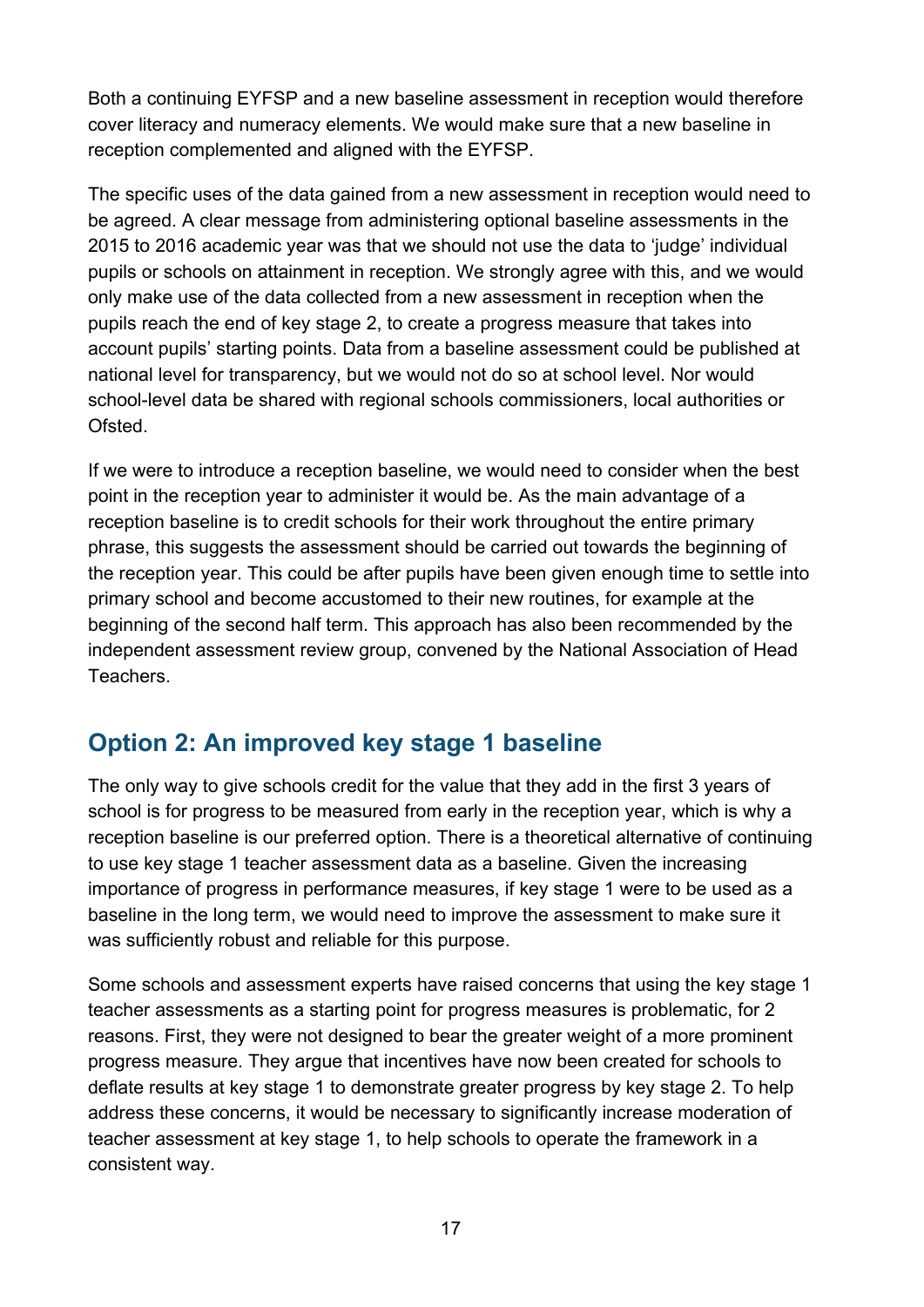Second, a further concern raised is that the current interim frameworks only allow for pupils to be placed into one of 3 broad teacher assessment categories. This provides enough differentiation to create a progress measure, but a greater number of categories would provide a more robust and effective measure. We could improve this by expanding the number of teacher assessment categories so that pupils' starting points could be more clearly distinguished. However, this would be likely to increase teachers' workload and would run the risk of key stage 1 teacher assessment having a negative impact on teaching practice. We want to avoid this, and therefore do not believe that the current teacher assessment approach can be improved sufficiently to provide the quality of baseline we, and the sector, would want to see in the long term, without adding undue burdens.

An alternative approach to improve the key stage 1 baseline would be to collect the data from the statutory tests which pupils already sit at the end of year 2. This would provide a robust baseline without adding to teachers' workload. It could also provide the opportunity to cease collecting some of the key stage 1 teacher assessment data. However, schools have told us previously that collecting this test data could unnecessarily raise the stakes of the tests for pupils. It is not our intention to increase the stakes of assessment, so we do not see collecting key stage 1 test data as the right long-term solution, but we are open to views.

**Q5. Any form of progress measure requires a starting point. Do you agree that it is best to move to a baseline assessment in reception to cover the time a child is in primary school (reception to key stage 2)? If you agree, then please tell us what you think the key characteristics of a baseline assessment in reception should be. If you do not agree, then please explain why.**

**Q6. If we were to introduce a reception baseline, at what point in the reception year do you think it should be administered? In particular, we are interested in the impact on schools, pupils and teaching of administering the assessment at different times.** 

**Q7. Our view is that it would be difficult to change key stage 1 assessment in order that it could be used as the baseline for progress in the long term. If you disagree, what could be done to improve the key stage 1 assessments so that they would be sufficiently detailed, and trusted as a fair and robust baseline?** 

## <span id="page-17-0"></span>**Interim years**

Any new baseline assessment would not be in place before the 2019 to 2020 academic year, with the first cohort of pupils taking the new assessment reaching the end of key stage 2 in summer 2026 at the earliest. Up until this point, we propose continuing to use key stage 1 teacher assessment data as the baseline for the cohorts of pupils who will be completing primary school before that time, recognising the stability that this would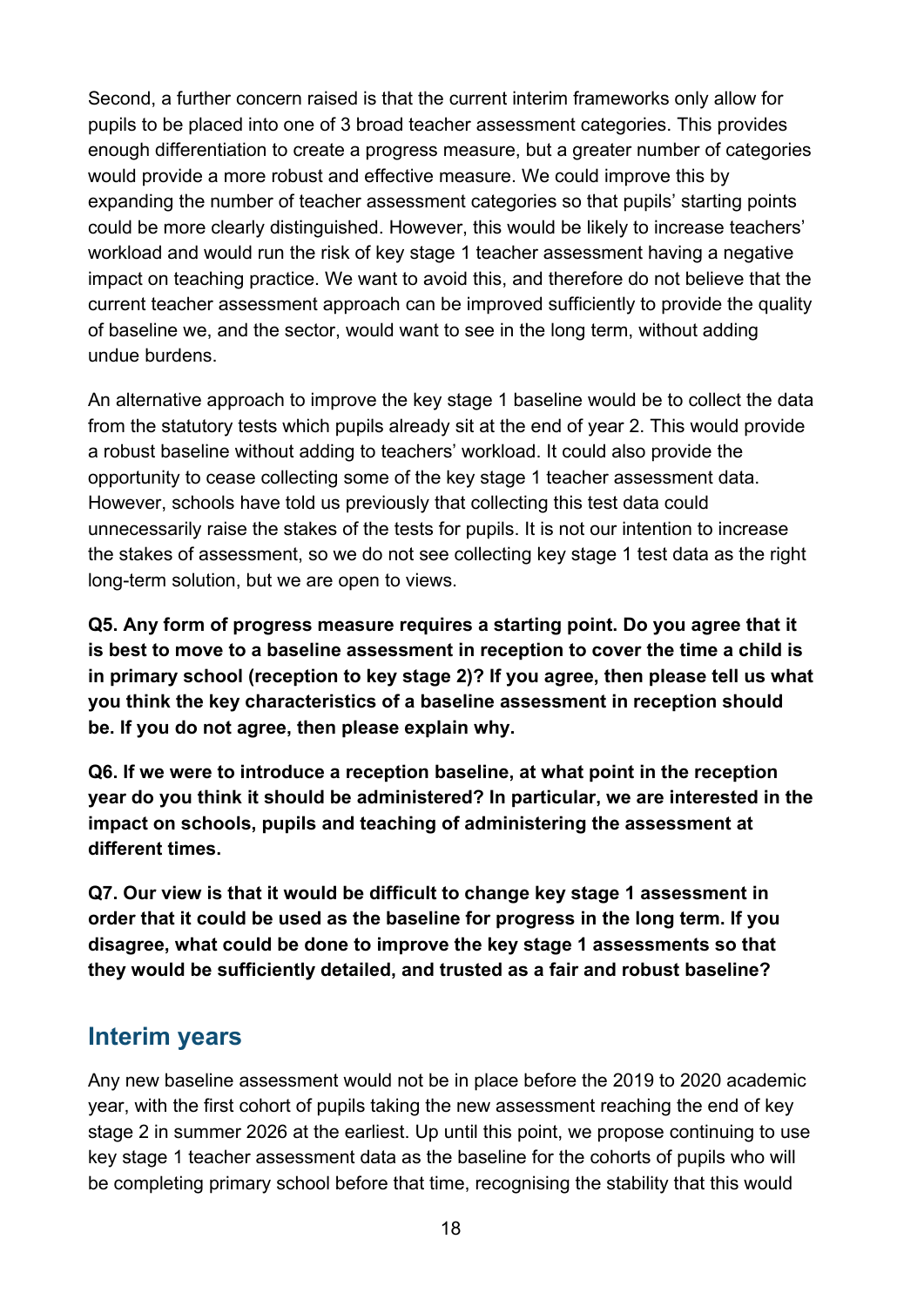provide for schools. Subject to final decisions taken as a result of this consultation, the table below illustrates which assessments would be used as the baseline for progress measures in these interim years.

|                          | <b>Start</b><br>reception in<br><b>September</b> | <b>Finish</b><br>key stage<br>$1$ in<br>summer | <b>Finish</b><br>key stage<br>$2$ in<br>summer | <b>Primary progress</b><br>measures                                      |  |
|--------------------------|--------------------------------------------------|------------------------------------------------|------------------------------------------------|--------------------------------------------------------------------------|--|
| Current year 6           | 2010                                             | 2013                                           | 2017                                           | Key stage 1 teacher                                                      |  |
| Current year 5           | 2011                                             | 2014                                           | 2018                                           | assessment (reported as<br>levels) to key stage 2<br>scaled score test   |  |
| Current year 4           | 2012                                             | 2015                                           | 2019                                           |                                                                          |  |
| Current year 3           | 2013                                             | 2016                                           | 2020                                           | Key stage 1 teacher<br>assessment (under interim                         |  |
| Current year 2           | 2014                                             | 2017                                           | 2021                                           | framework) to key stage 2<br>scaled score test                           |  |
| Current year 1           | 2015                                             | 2018                                           | 2022                                           | Key stage 1 teacher                                                      |  |
| <b>Current reception</b> | 2016                                             | 2019                                           | 2023                                           | assessment (under<br>arrangements considered                             |  |
| Next year's reception    | 2017                                             | 2020                                           | 2024                                           | in section 5) to key stage 2<br>scaled score test                        |  |
| Current 3 year-olds      | 2018                                             | 2021                                           | 2025                                           |                                                                          |  |
| Current 2 year-olds      | 2019                                             | 2022                                           | 2026                                           | New reception baseline<br>assessment to key stage 2<br>scaled score test |  |

For the next 4 years, we will be using the key stage 1 teacher assessments that have already taken place as the baseline for progress measures. Beyond that point, we have already confirmed the teacher assessment arrangements for the 2016 to 2017 academic year. In theory, there is the option of looking at ways of making the key stage 1 data more reliable and reducing workload in the 2018 to 2019, 2019 to 2020 and 2020 to 2021 academic years, for example by collecting key stage 1 test data to use solely as the baseline for progress measures at the point at which the relevant pupils reach key stage 2.

If we were to use test data as the baseline for progress in these 3 years, we could cease to collect key stage 1 teacher assessment data in English reading and mathematics, which could have positive workload implications for teachers. However, as discussed above, we have previously been told by the sector that collecting key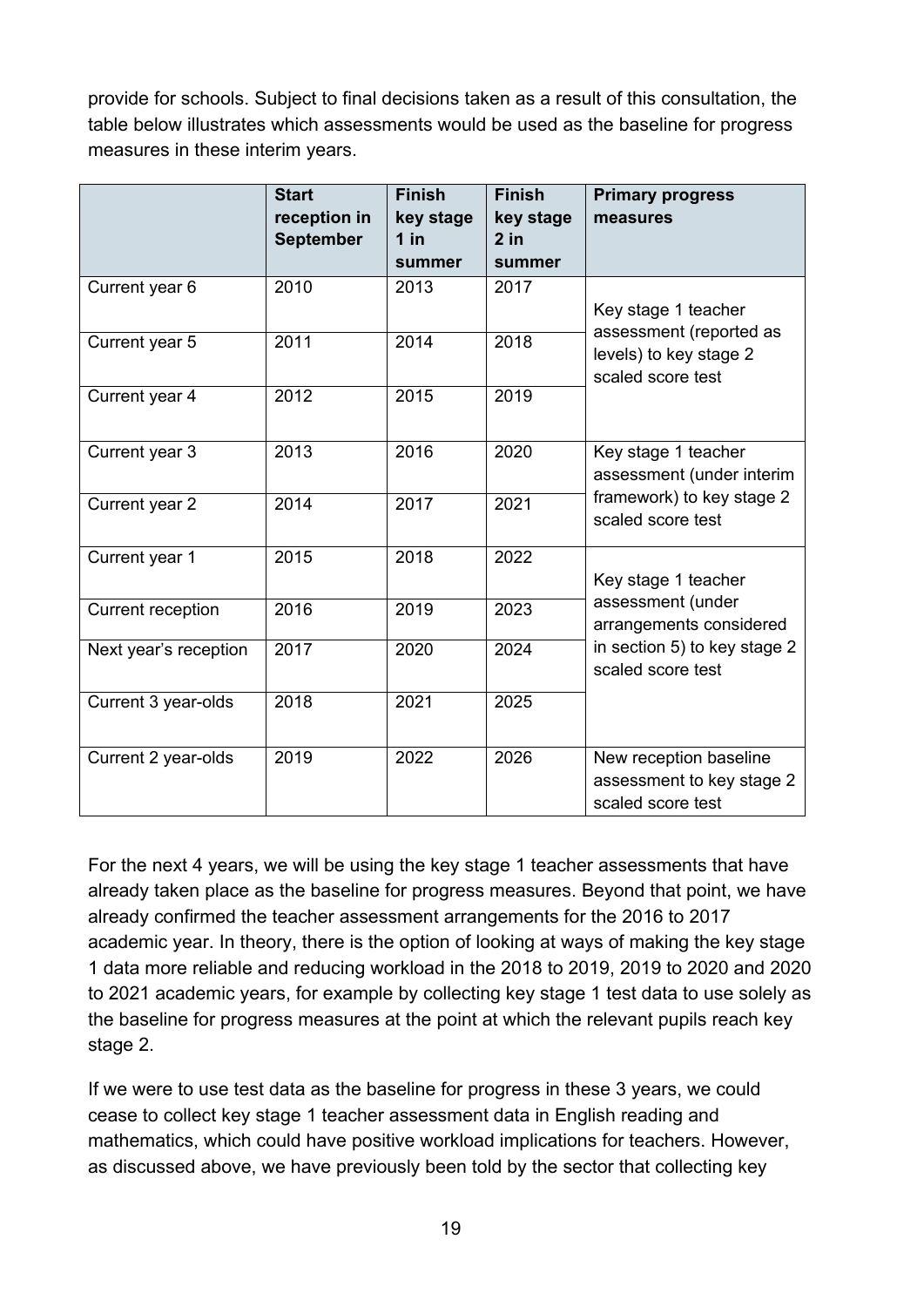stage 1 test data would unnecessarily raise the stakes of these tests, which is not our intention. For this reason, and given the relatively short length of time involved, we propose that we continue to use key stage 1 teacher assessment data as the baseline for measuring progress in the interim years. We do, however, welcome views on this topic.

**Q8. If we were to introduce a new reception baseline measure, do you agree that we should continue to use key stage 1 teacher assessment data as the baseline for measuring progress in the interim years before a new measure was in place? If you disagree, what do you think we should use as the baseline instead?** 

## <span id="page-19-0"></span>**The role of key stage 1 statutory assessments**

Moving to an assessment system where, for school accountability, the progress measure is based on assessments of pupils in reception and the end of year 6, means that we would no longer need to use key stage 1 assessments as a baseline. As a result, we could remove the obligation for schools to assess pupils against statutory teacher assessment frameworks at the end of key stage 1, reducing workload for teachers. We could also look to make end-of-key stage 1 national curriculum tests nonstatutory. This would have the significant advantage of reducing the overall burden of statutory assessment for teachers and pupils. We propose, therefore, making end-ofkey stage 1 assessments – both teacher assessment frameworks and national curriculum tests – in English reading, English writing, mathematics and science non-statutory for all-through primary schools<sup>[11](#page-15-1)</sup> once a new baseline in reception has become fully established.

We recognise, however, that while key stage 1 assessments will no longer be used as the baseline for progress measures, there is still value in being able to benchmark pupil performance against national standards at this point. These assessments help schools to report pupils' achievements to parents, enabling them to understand how their child is doing against national expectations. Furthermore, nationally-consistent assessments mid-way through the primary phase help schools to manage the performance of their cohort, enabling them to support pupils effectively during key stage 2 assessments.

If we were to make key stage 1 assessments non-statutory, we would still intend to provide schools with test materials, possibly accessed via a new national assessment bank at a future point,<sup>[12](#page-19-1)</sup> which they could choose to use to enable them to benchmark

 $11$  As set out in the next part of this section, we are seeking views on the best assessment and accountability arrangements for infant, junior and middle schools.

<span id="page-19-2"></span><span id="page-19-1"></span><sup>&</sup>lt;sup>12</sup> In its [2014 report,](https://www.gov.uk/government/publications/commission-on-assessment-without-levels-final-report) the Commission for Assessment Without Levels recommended that the DfE consider creating a 'national assessment bank' to support formative assessment within schools following the removal of levels.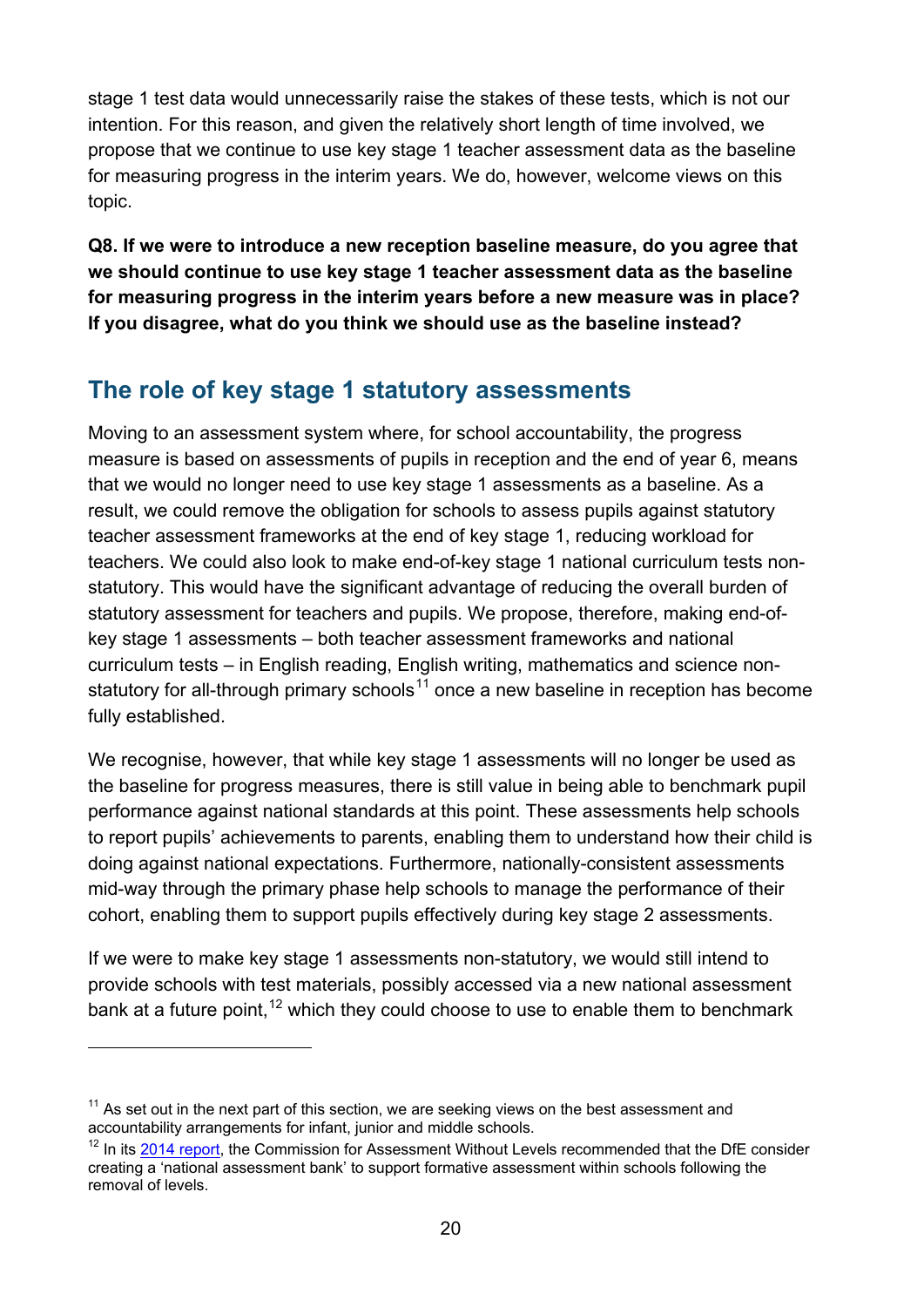their pupils against national expectations and inform parents. However, we would not collect, nor publish, data from these assessments at school level.

Were we to make key stage 1 assessments non-statutory, we would continue to expect schools to provide parents with more detailed information about their child's performance at the end of key stage 1, as the midway point in primary school.

Alternatively, we could retain a statutory requirement to administer key stage 1 national curriculum tests to give certainty of nationally-consistent assessment for all pupils at the age of 7.

We are interested in views on whether you think retaining or removing the statutory requirement for schools to administer key stage 1 tests is the right approach.

#### **Q9. If a baseline assessment is introduced in reception, in the longer term, would you favour removing the statutory requirement for all-through primary schools to administer assessments at the end of key stage 1?**

## <span id="page-20-0"></span>**Monitoring national standards at key stage 1**

If we were to make end-of-key stage 1 assessment non-statutory in the longer term, to provide an ongoing picture of national standards we would intend to sample key stage 1 assessment data from a small proportion of schools. This data would be anonymised and would not be used for school accountability purposes. We would work with headteachers' and teachers' representatives and assessment experts to consider the size and frequency of the sample, and how it might be administered so as to minimise burdens for schools.

## <span id="page-20-1"></span>**School types and assessment**

The introduction of a new assessment in reception as a baseline for measuring progress would have an impact on infant, junior and middle schools. We want to ensure that we continue to have the most appropriate accountability arrangements for these schools. In 2013, we committed to developing a national progress measure for infant schools (from reception to key stage 1) and retaining progress measures for junior and middle schools (from key stage 1 to key stage 2). Subject to the questions set out in the preceding sections, we will need to reconsider the best accountability arrangements for these types of school.

In keeping with the policy intention of progress measures covering the time within which pupils are in a school, the most logical measures for infant schools would be reception to key stage 1 and, for middle and junior schools, would be to continue with key stage 1 to key stage 2. This would mean that these schools would be judged on a different basis from all-through primary schools and so would need to be compared against each other,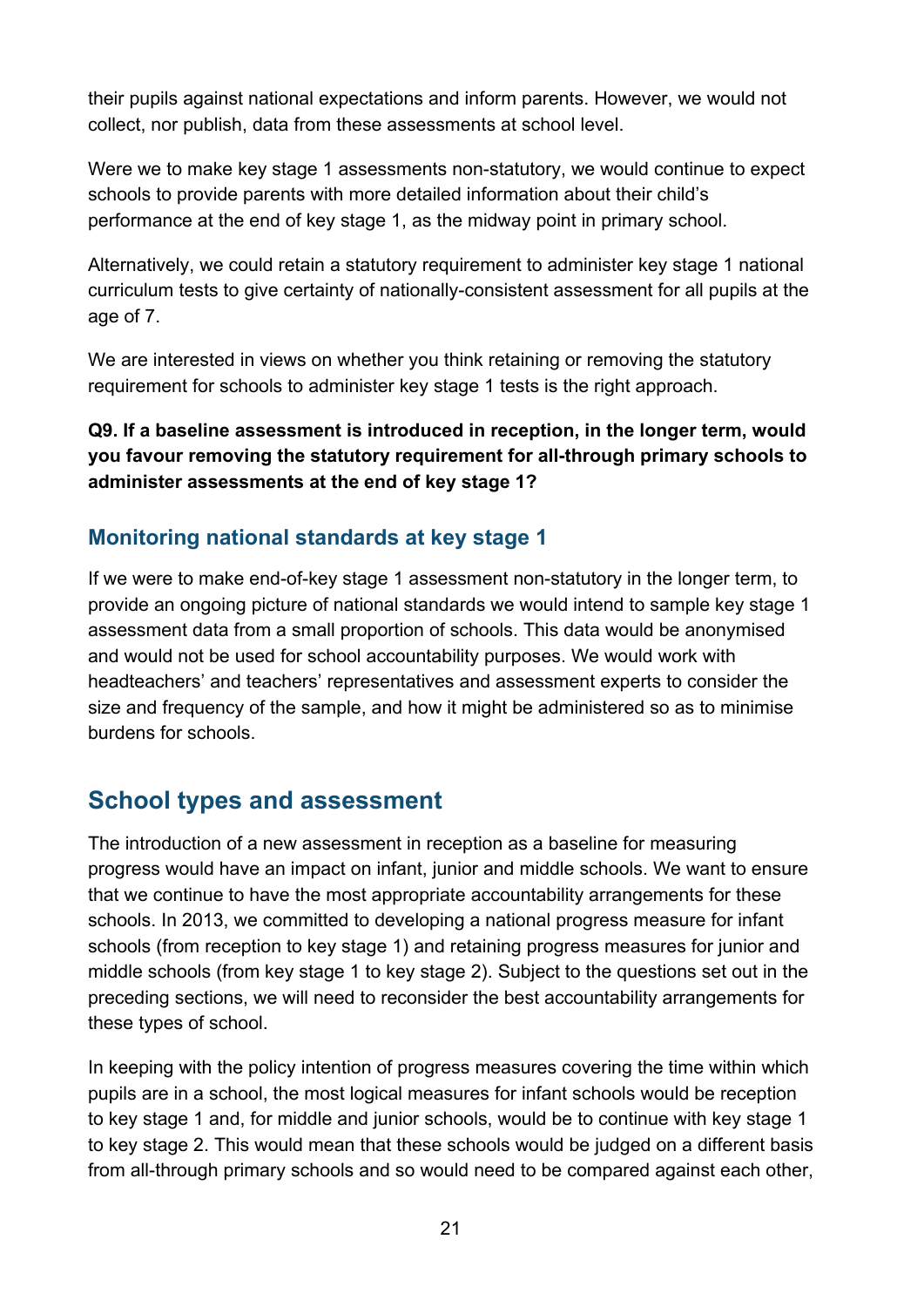rather than all other schools with key stage 2 provision. For example, pupils in junior schools would not be compared against all pupils nationally with similar starting points, but rather against only those pupils who were in infant schools at the end of key stage 1. This could make it more difficult for parents to compare results.

The alternative would be to hold infant and junior schools to account using a single reception to key stage 2 progress measure, encouraging greater collaboration between infant and junior schools. This, however, presents its own difficulties, as it would involve holding both schools to account for the progress made across the 7 years, rather than just the time the child spends in their school.

We are keen to explore these issues and would welcome views on the approach for infant, junior and middle schools.

**Q10. If we were to introduce a reception baseline to enable the creation of reception to key stage 2 progress measures for all-through primaries, what would be the most effective accountability arrangements for infant, middle and junior schools' progress measures?**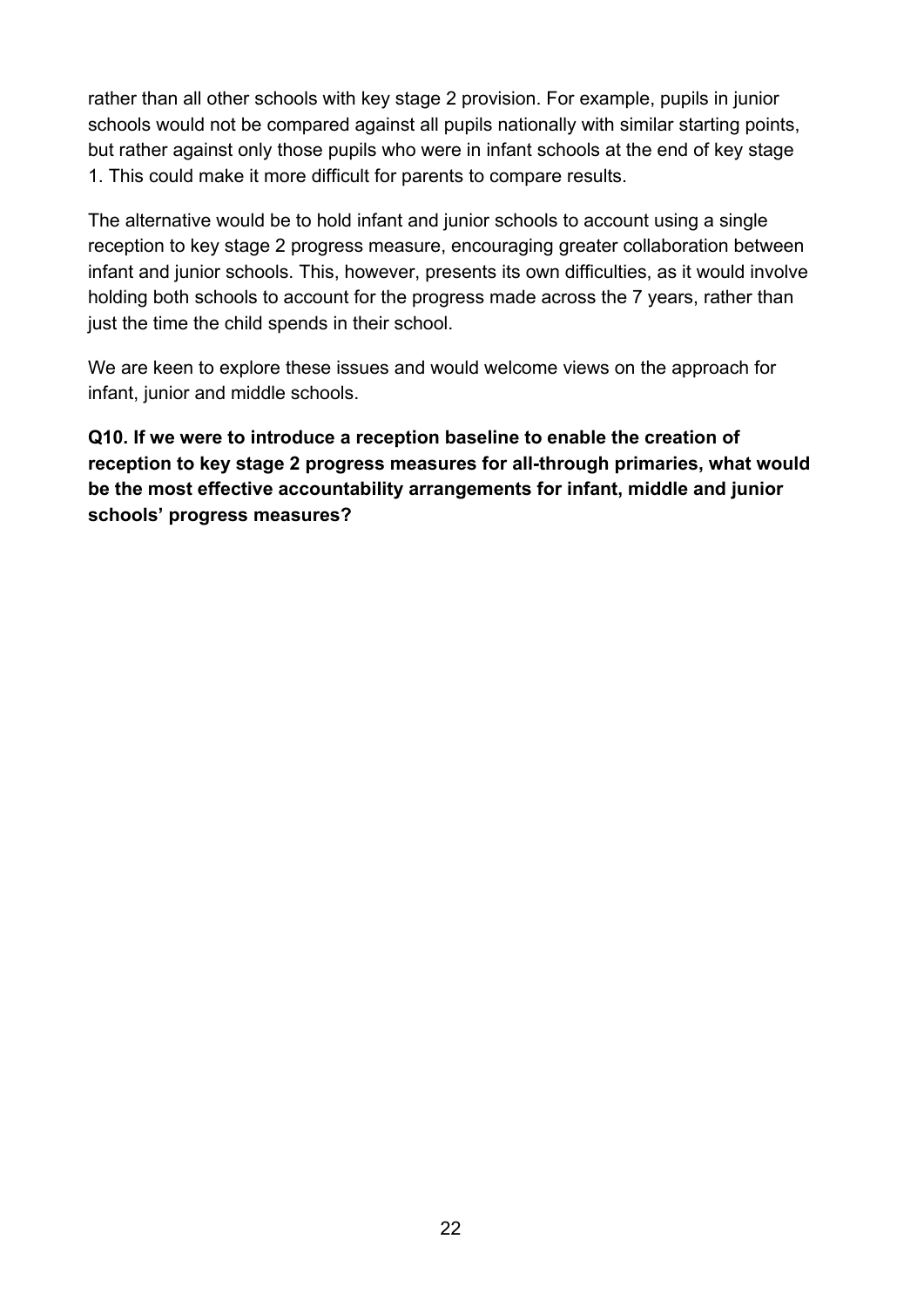# <span id="page-22-0"></span>**4. A proportionate assessment system**

In her statement to Parliament on 19 October 2016, the Secretary of State took a number of steps to limit the assessment burden on schools, including committing to introducing no new national tests or assessments before the 2018 to 2019 academic year. We want our statutory assessment system to strike a balance between enabling national standards to be maintained whilst limiting the burdens on teachers and children. We believe that there are a number of potential opportunities to limit the assessment burden within the statutory primary assessment system, without sacrificing our commitment to high academic standards.

## <span id="page-22-1"></span>**Collection of teacher assessment data at the end of key stage 2**

In line with our principles of assessment, we believe that the government should only collect data that is needed for a robust accountability system.

At the end of key stage 2, schools currently report teacher assessment data for English reading, English writing, mathematics and science. Schools also report national curriculum test data in English reading, mathematics and English grammar, punctuation and spelling. Key stage 2 test results in English reading and mathematics are used to measure school performance in these subjects.

Ongoing classroom teacher assessment is a vital part of teaching, and critical to discussions with parents. There is, however, a question as to whether, in the interests of reducing teacher workload, we should continue to require statutory, summative, teacher assessment in key stage 2 English reading and mathematics, when we use only test data for headline attainment and progress measures in these subjects.

Schools have told us that removing the statutory obligation to carry out teacher assessment in English reading and mathematics at the end of key stage 2 could have some benefits in terms of reducing teacher workload. However, we also recognise the value that teacher assessment adds by incorporating teachers' professional judgement into the statutory assessment system. We would, therefore, welcome views on this topic.

If the statutory obligation to carry out teacher assessment in key stage 2 English reading and mathematics did cease, schools would still be required to report on pupils' general progress and attainment to parents annually, enabling parents to consider key stage 2 test scores in the context of their child's broader performance. This reporting would be based on schools' own approaches to assessing their pupils, and the end-ofkey stage teacher assessment frameworks would continue to be available for schools to use as they see fit. We would continue to collect teacher assessment data in science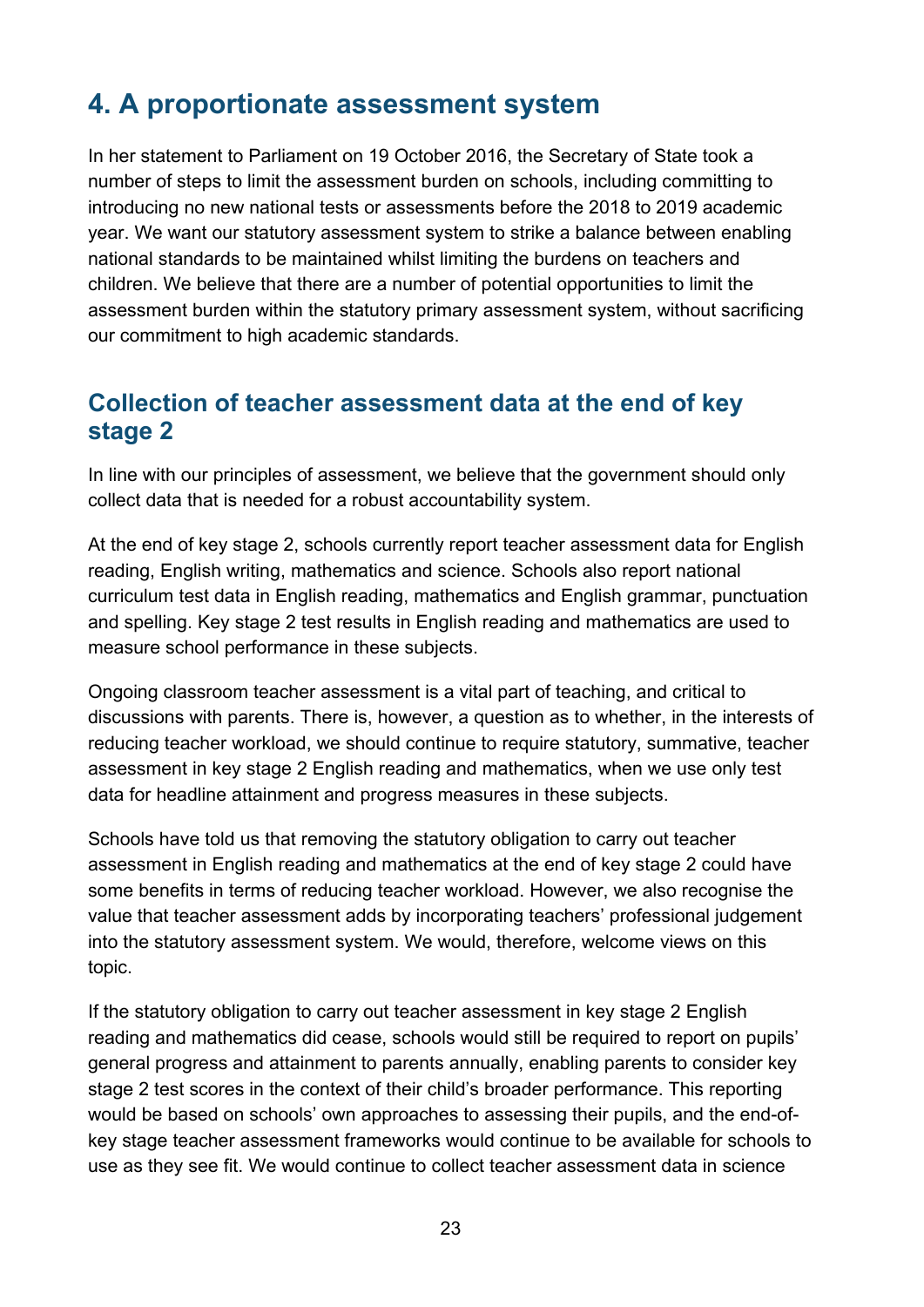and English writing, subjects for which there are not statutory national curriculum tests. We would also keep teacher assessment arrangements in place for those pupils working below the standard of the national curriculum (discussed in detail in the parallel Rochford Review consultation).

**Q11. Do you think that the department should remove the statutory obligation to carry out teacher assessment in English reading and mathematics at key stage 2, when only test data is used in performance measures?**

## <span id="page-23-0"></span>**Key stage 1 English grammar, punctuation and spelling test**

The English grammar, punctuation and spelling test was introduced at key stage 1 in 2016. In October 2016, the Secretary of State for Education announced that the test would be non-statutory for the 2016 to 2017 academic year, with tests available for teachers to use as they see fit.

In line with feedback from schools, while we think that teachers would find it helpful to continue to have access to test papers to inform their assessments, we propose that the key stage 1 English grammar, punctuation and spelling test should remain non-statutory for schools to administer beyond the 2016 to 2017 academic year. We would like your views on this.

**Q12. Do you agree that the key stage 1 English grammar, punctuation and spelling test should remain non-statutory beyond the 2016 to 2017 academic year, with test papers available for teachers to use as they see fit?** 

## <span id="page-23-1"></span>**Multiplication tables check**

Knowledge and recall of multiplication tables is essential for the study of mathematics and for everyday life. Mastering multiplication is an important foundation for further learning in a number of aspects of mathematics, including division, algebra, fractions and proportional reasoning. Evidence shows that automatic retrieval of basic mathematical facts, such as multiplication tables, is critical to children's effectiveness in solving more complex mathematical problems.<sup>[13](#page-19-2)</sup> We announced at the start of 2016 that we would introduce a check to make sure that children are able to recall their times tables fluently and, importantly, to identify those who may need extra help and support to do so. In keeping with our commitment to introduce no new tests before the 2018 to 2019 academic year, we plan to introduce a national multiplication tables check from that year, and in a way that imposes as little additional workload as possible.

<span id="page-23-2"></span><sup>13</sup> [https://www.aft.org/sites/default/files/periodicals/willingham.pdf.](https://www.aft.org/sites/default/files/periodicals/willingham.pdf)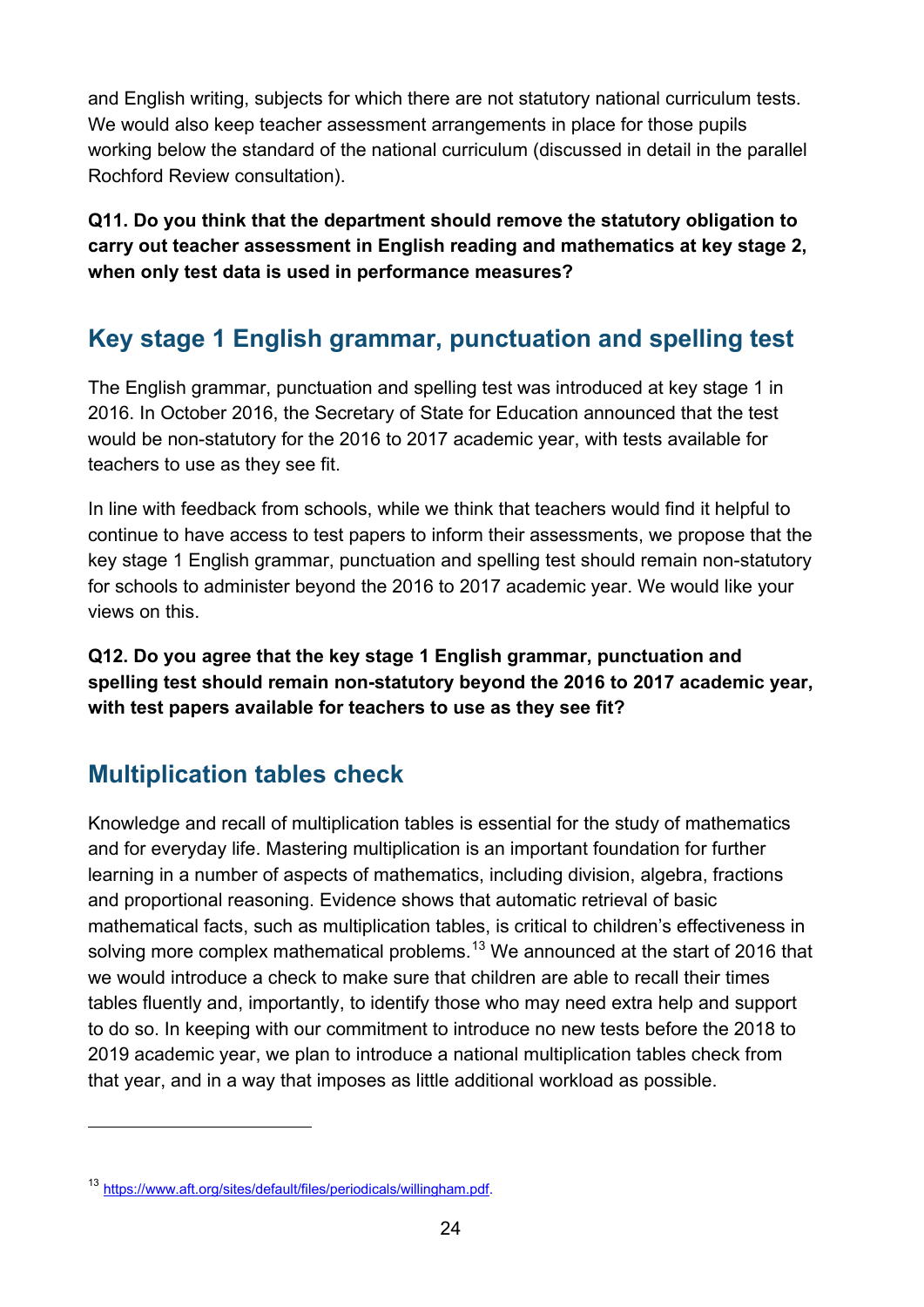The multiplication tables check will be designed to place minimal burdens on teachers and pupils, and there will be no requirement to administer the check to the whole class at the same time. We envisage that the multiplication tables check will be taken online, with an off-line option available for schools without suitable internet connectivity. Results will be available to schools after the tests have been completed, giving teachers a quick snapshot of how pupils are performing against a national expected standard. This check would not be designed as a school accountability measure. It is designed to support teachers to identify pupils who have not yet learnt all their times tables. As such, results will only be published at a national and local authority level. The data will not be used to trigger inspection or intervention.

An online trial of the multiplication tables check is scheduled to take place in the summer of 2017, followed by a large-scale voluntary pilot in the summer of 2018.

We would like to hear your views on the point in key stage 2 at which the check should take place. The national curriculum sets out that all pupils should know their times tables by the end of year 4. If the check took place at the end of year 4, schools would have all of year 5 to support pupils to catch up, before pupils reach year 6, where focus is on end-of-key stage assessments. Alternatively, the check could take place in year 5. This would still allow a year to provide additional support where needed. The check could also take place in year 6, but we are conscious that this would add to the number of existing statutory assessments taken in this year.

**Q13. At what point in key stage 2 do you think the multiplication tables check should be administered? Please explain the basis for your views.**

- **a) At the end of year 4**
- **b) During year 5**
- **c) During year 6**

**Q14. How can we ensure that the multiplication tables check is implemented in a way that balances burdens on schools with benefit to pupils?**

## <span id="page-24-0"></span>**Reducing burdens within the primary assessment system**

We would also like to consider whether there are additional opportunities to reduce burdens for schools and pupils by improving the administration of statutory assessments in primary schools.

**Q15. Are there additional ways, in the context of the proposed statutory assessments, that the administration of statutory assessments in primary schools could be improved to reduce burdens?**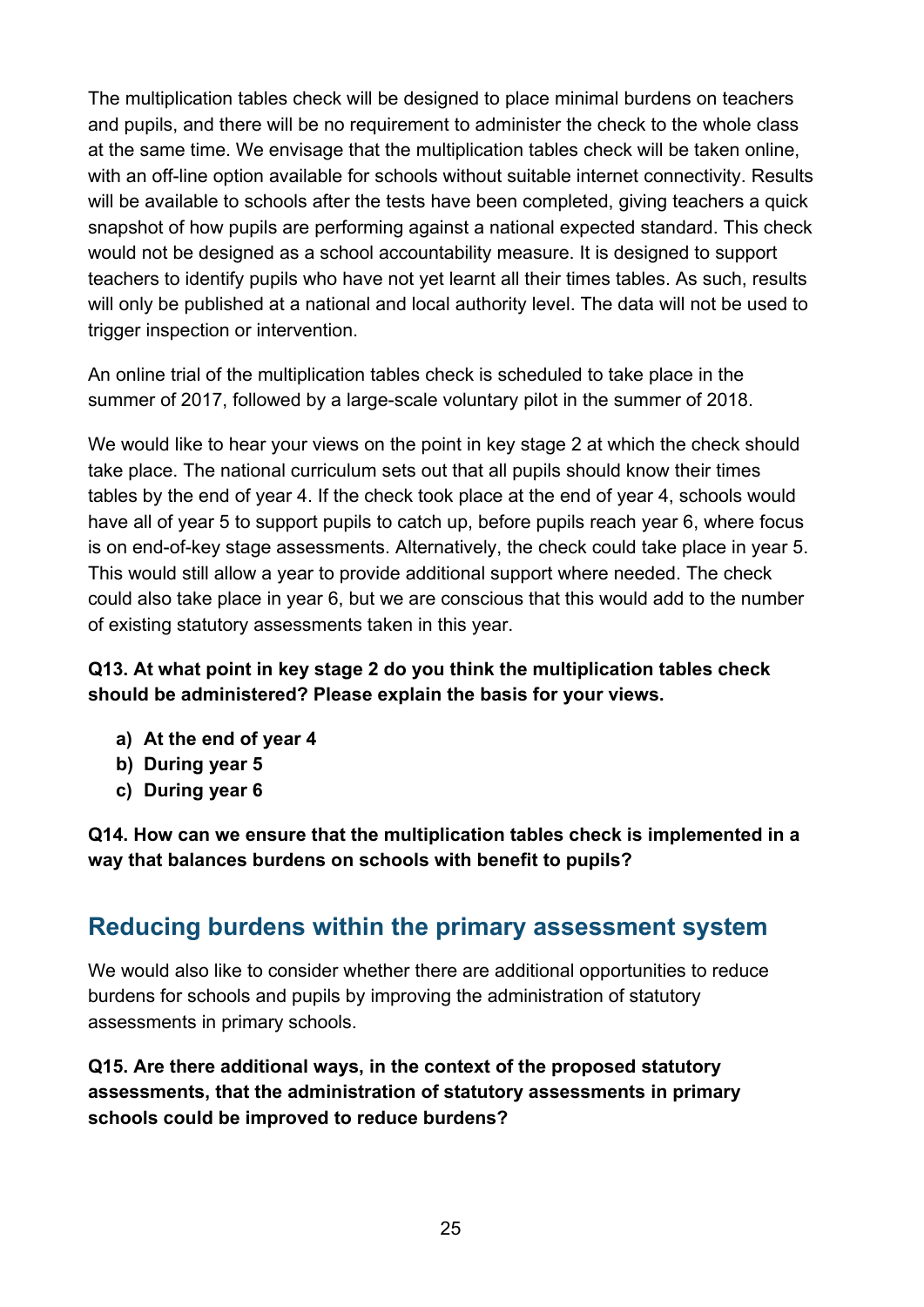# <span id="page-25-0"></span>**5. Improving end-of-key stage statutory teacher assessment**

In the previous chapter, we discussed the possibility of no longer collecting statutory teacher assessment data where it is not used in headline progress and attainment measures. Where statutory teacher assessment is used in the accountability system (for example, key stage 2 writing assessments), it is important that this is proportionate and fair for teachers and pupils, whilst producing reliable and accurate data for school accountability purposes. We are reviewing the operation of statutory teacher assessment for future years, to ensure that it meets these principles. This section of the consultation document seeks your views on how we can achieve this.

## <span id="page-25-1"></span>**End-of-key stage statutory teacher assessment**

Following the removal of national curriculum levels, interim teacher assessment frameworks were introduced in the 2015 to 2016 academic year, to enable schools to report end-of-key stage statutory assessment. These frameworks are being used again for the 2016 to 2017 academic year. The interim teacher assessment frameworks were designed to assess whether pupils have a firm grounding in the national curriculum by requiring teachers to demonstrate that pupils can meet every 'pupil can' statement. This approach aims to achieve greater consistency in the judgements made by teachers and to avoid pupils moving on in their education with significant and limiting gaps in their knowledge and skills, a problem identified under the previous system of national curriculum levels.

Having gathered feedback following the first use of the frameworks, we believe that this approach was broadly appropriate for English reading, mathematics and science at key stages 1 and 2. We will maintain this approach for these subjects in future years. However, we plan to review the 'pupil can' statements within these frameworks by working with curriculum and assessment experts to improve them further.

We will use the consultation period to discuss the timeframe for the publication of revised teacher assessment frameworks with stakeholders. We understand that there may be some desire to move quickly on this and introduce changes for the 2017 to 2018 academic year, and we would be open to considering this in light of stakeholder responses. The use of these updated frameworks for statutory teacher assessment will depend on the future role of statutory teacher assessment for different subjects explored through this consultation exercise.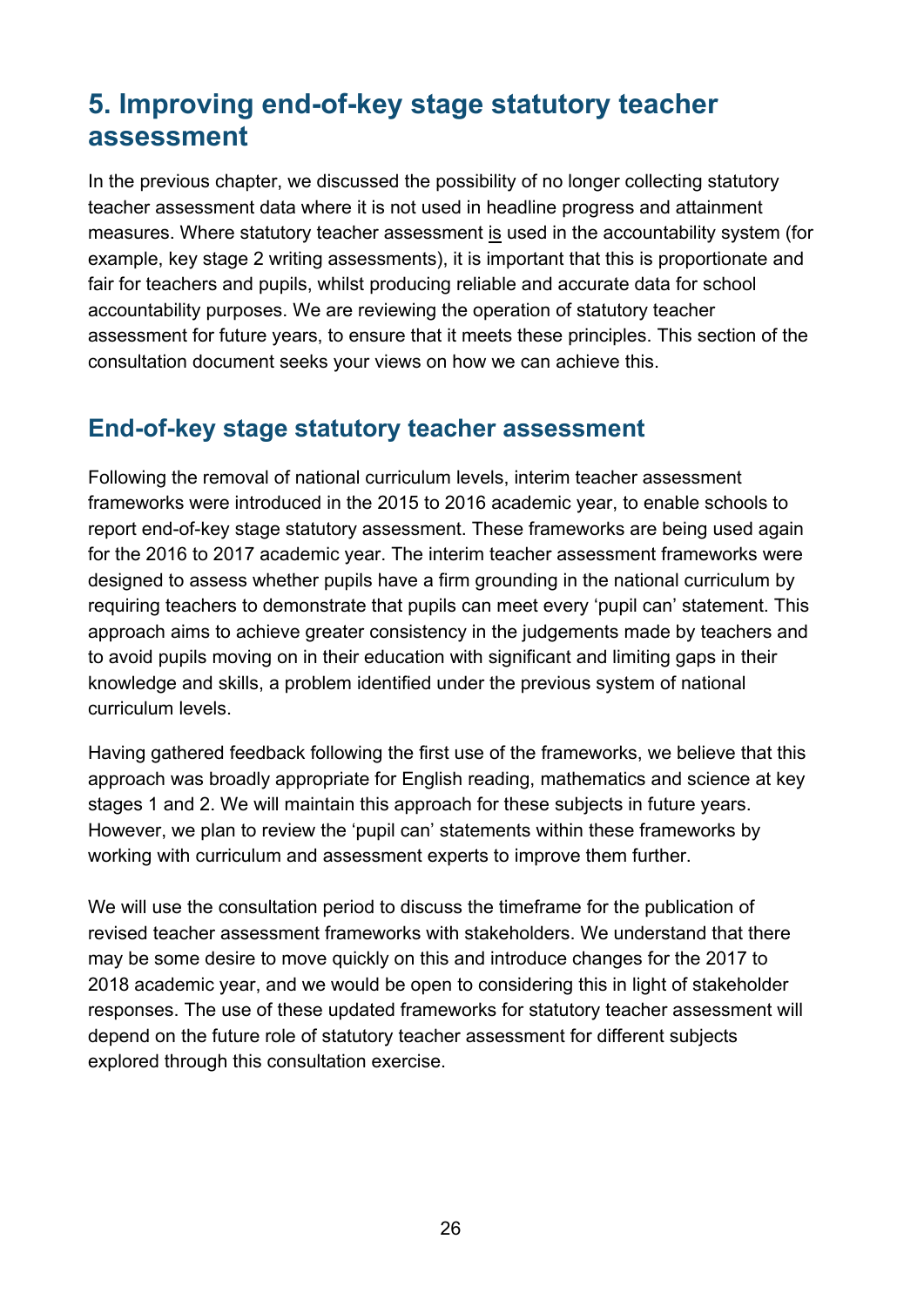#### <span id="page-26-0"></span>**Teacher assessment of English writing**

As the 2011 Bew Review of key stage 2 assessment emphasised, English writing warrants a different approach to assessment, rather than the application of a test. This is due to the creativity involved in pupils demonstrating what they can do and the subjectivity in assessing this. We therefore want to consider how we can address concerns with the interim teacher assessment writing frameworks in the short term, as well as gathering evidence on approaches which may support and strengthen the assessment of writing.

Feedback from the sector has suggested that, in the case of writing, the interim frameworks do not provide sufficient flexibility for teachers to reach judgements which are representative of pupils' overall ability in this subject. While identifying gaps in understanding through assessment remains crucial, due to the creative nature of writing, assessment should take account of both the creative and technical aspects of good writing. Anecdotal feedback from many teachers suggests that the current approach to the statutory assessment of writing could be improved to better support teachers in making rounded judgements about their pupils' attainment.

Whilst the requirement to provide robust supporting evidence would continue, we would like to consider whether there are ways in which we can afford greater flexibility for teachers in making their judgements within the framework for writing. Some of the concerns teachers have voiced centre around what has become known as 'secure fit', meaning that a child must demonstrate every aspect of the framework in order to be deemed to have achieved a certain standard. At the same time, we understand that some teachers may prefer not to see another shift in approach.

On balance, we propose that we should retain a teacher assessment framework to support assessment of writing, but instead of adhering rigidly to the 'secure fit' model we should move to a 'best fit' approach which places greater weight on the judgement of teachers. This would allow teachers greater discretion in determining whether a pupil's writing is at a particular standard overall. We would work with the profession to review the 'pupil can' statements within the writing frameworks to ensure that they support a move to a 'best fit' approach. This change would apply to the assessment of writing at both key stage 1 and key stage 2. We will use the consultation period to discuss the timeframe for the publication of revised teacher assessment frameworks with stakeholders. We understand that there may be some desire to move quickly on this and introduce changes for the 2017 to 2018 academic year, and we would be open to considering this in light of stakeholder responses.

**Q16. Do you agree that the statutory assessment of writing should afford teachers greater flexibility in determining a pupil's overall standard of attainment than is currently the case? Please give reasons for your answer.**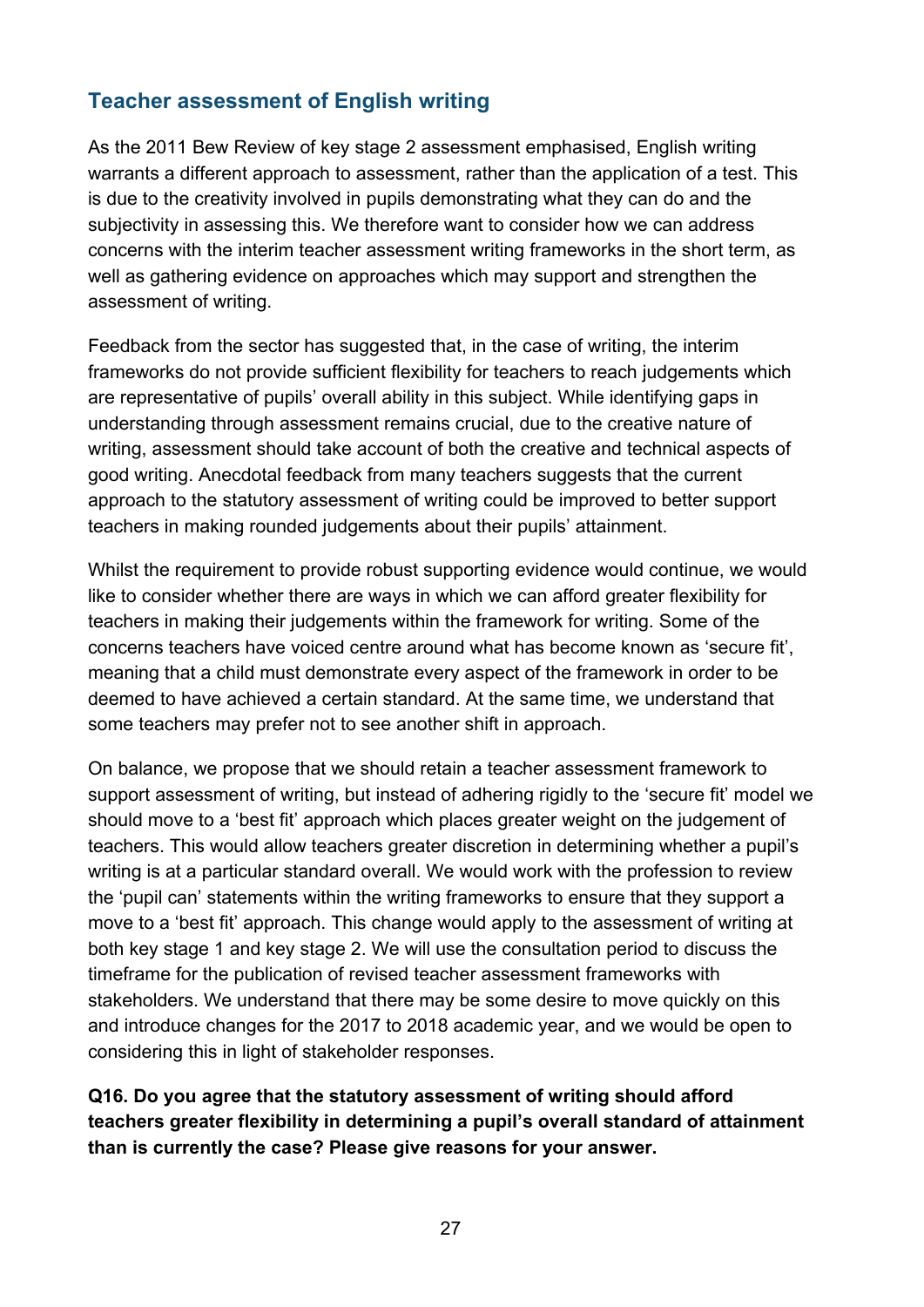## <span id="page-27-0"></span>**Supporting and strengthening the assessment of English writing**

In addition to adapting our existing approach to the statutory assessment of writing, we will continue to consider and explore other long-term approaches, so that we can be sure that the assessment of writing for national statutory purposes is as robust and useful to schools as possible. We intend, therefore, to gather evidence on, and trial, other approaches to the assessment of English writing, including approaches incorporating elements of comparative judgement<sup>14</sup>, which may facilitate more rounded judgements of writing and help to increase inter-school reliability. We recognise that the sector will have views on the approaches that we should explore, and we welcome these.

**Q17. Please give details of any robust alternative approaches to the assessment of English writing, which the Department for Education should explore.** 

#### <span id="page-27-1"></span>**Alternative approaches to moderation**

Currently, statutory moderation of teacher assessment judgements operates on the basis of external local authority visits to 25% of schools, validating teachers' judgements by looking at evidence from the classroom. Following feedback from the sector, we have worked to ensure that this model is applied more consistently, introducing new moderation guidance for this year, developed in conjunction with unions and other stakeholders, and by introducing mandatory training for local authority moderators.

We want to explore ways to improve the moderation process further, including through alternative moderation models. We will be piloting a peer-to-peer approach to moderation, in which teachers from different schools will share their teacher assessment judgements and supporting evidence in local groups, overseen by a moderator. We know that many groups of schools already have their own innovative and effective moderation practices, and we are seeking your views on alternative approaches to moderation that we should explore.

#### **Q18. Please give details of any effective models of moderation or standardisation of teacher assessment that the Department for Education should explore.**

<sup>14</sup> [https://www.nomoremarking.com/aboutcj.](https://www.nomoremarking.com/aboutcj)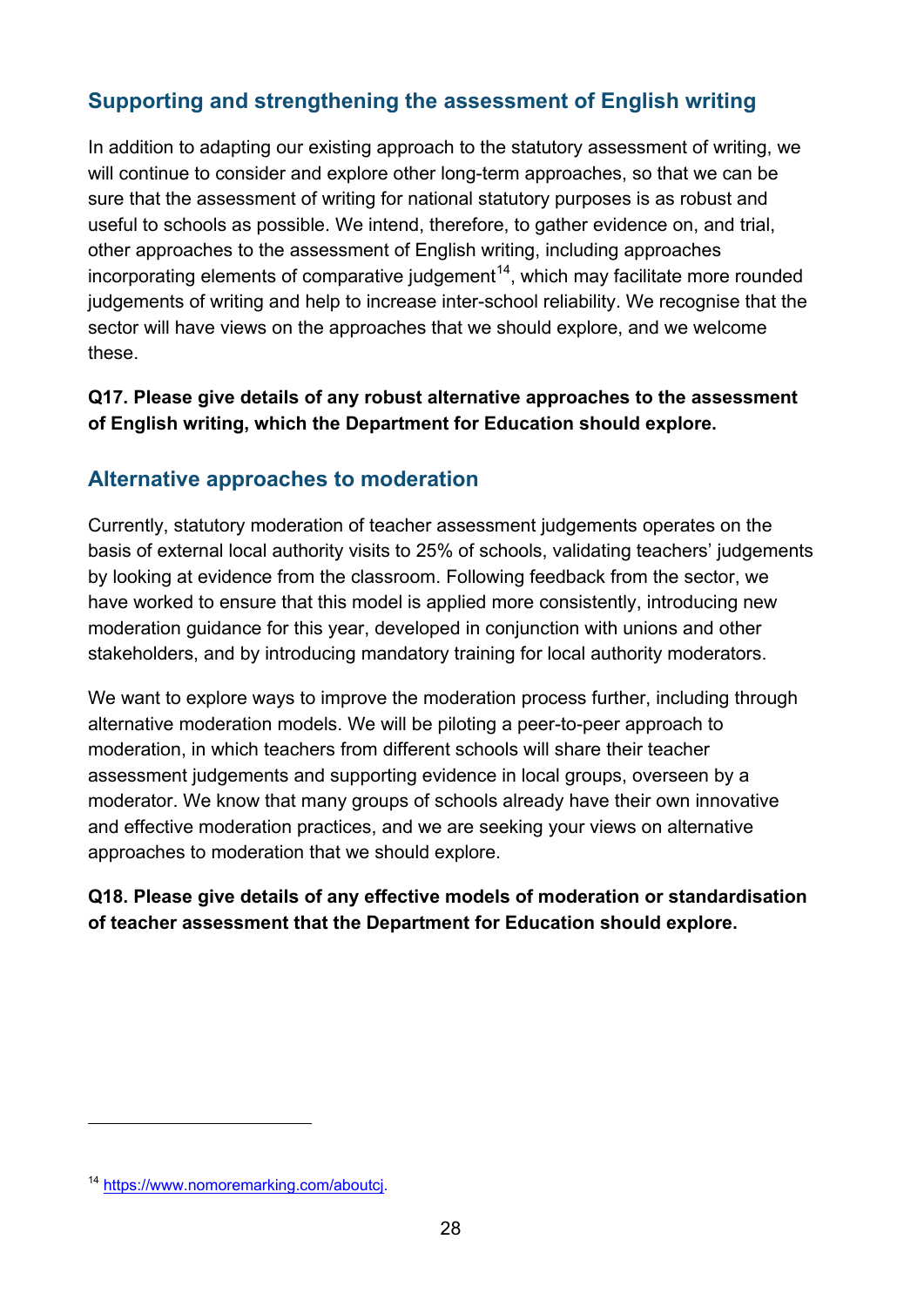# <span id="page-28-0"></span>**Equalities**

We are committed to ensuring equality of opportunity for all children in the education system. It is important to us to consider the possible impact that the proposed policies stated in this consultation could have on different groups. This will help not only to identify, avoid and manage any possible negative impacts, but also to make the most of any opportunities for positive impact. Only then can we provide a world-class education system that allows every child to reach their potential, regardless of their background, their needs or where they live.

We have a duty to promote equality and in accordance with the Equality Act 2010, when making decisions public bodies must have "due regard" to: the need to eliminate discrimination, harassment and victimisation; advance equality of opportunity; and foster good relations, in relation to relevant protected characteristics.

The purpose of this section is to ask for your views on the proposals set out above in this consultation, and whether they are likely to have a positive or negative disproportionate impact on any pupils with relevant protected characteristics under the Equality Act 2010.

**Q19. Do you think that any of our proposals could have a disproportionate impact, positive or negative, on specific students, in particular those with 'relevant protected characteristics' (including disability, gender, race and religion or belief)? Please provide evidence to support your response.**

**Q20. How could any adverse impact be reduced and are there any ways we could better advance equality of opportunity? Please provide evidence to support your response.**